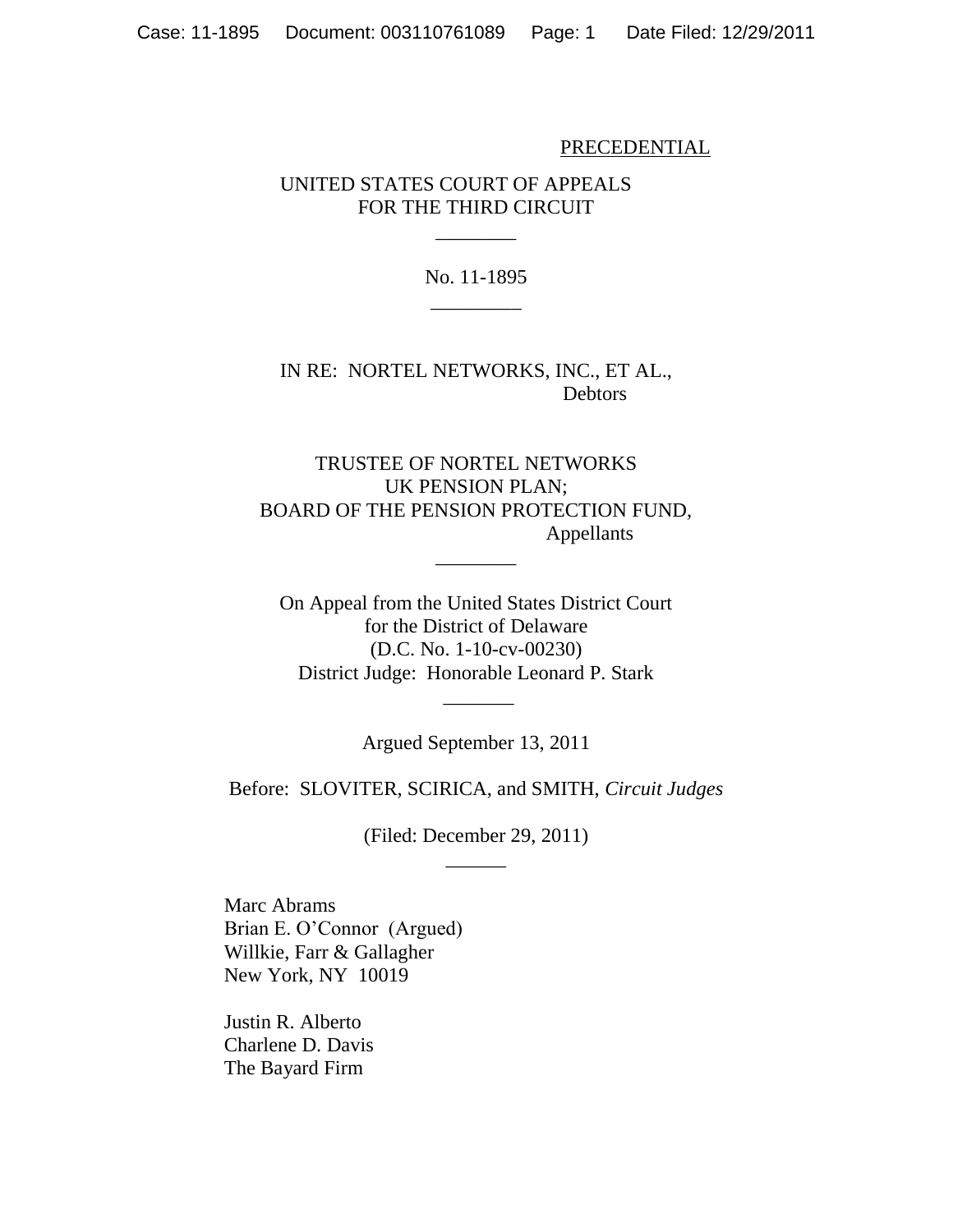Wilmington, DE 19899

#### Attorneys for Appellants

Derek C. Abbott Ann C. Cordo Morris, Nichols, Arsht & Tunnell Wilmington, DE 19899

James L. Bromley Deborah M. Buell (Argued) Neil P. Forrest Cleary, Gottlieb, Steen & Hamilton New York, NY 10006

Attorneys for Debtors – Appellee Nortel Networks

David H. Botter Fred S. Hodara Akin, Gump, Strauss, Hauer & Feld New York, NY 10036

L. Rachel Lerman Akin, Gump, Strauss, Hauer & Feld Los Angeles, CA 90067

Patricia A. Millett (Argued) Akin, Gump, Strauss, Hauer & Feld Washington, DC 20036

Mark D. Collins Christoper M. Samis Richards, Layton & Finger Wilmington, DE 19899

> Attorneys for Appellee Official Comm. Of Unsecured Creditors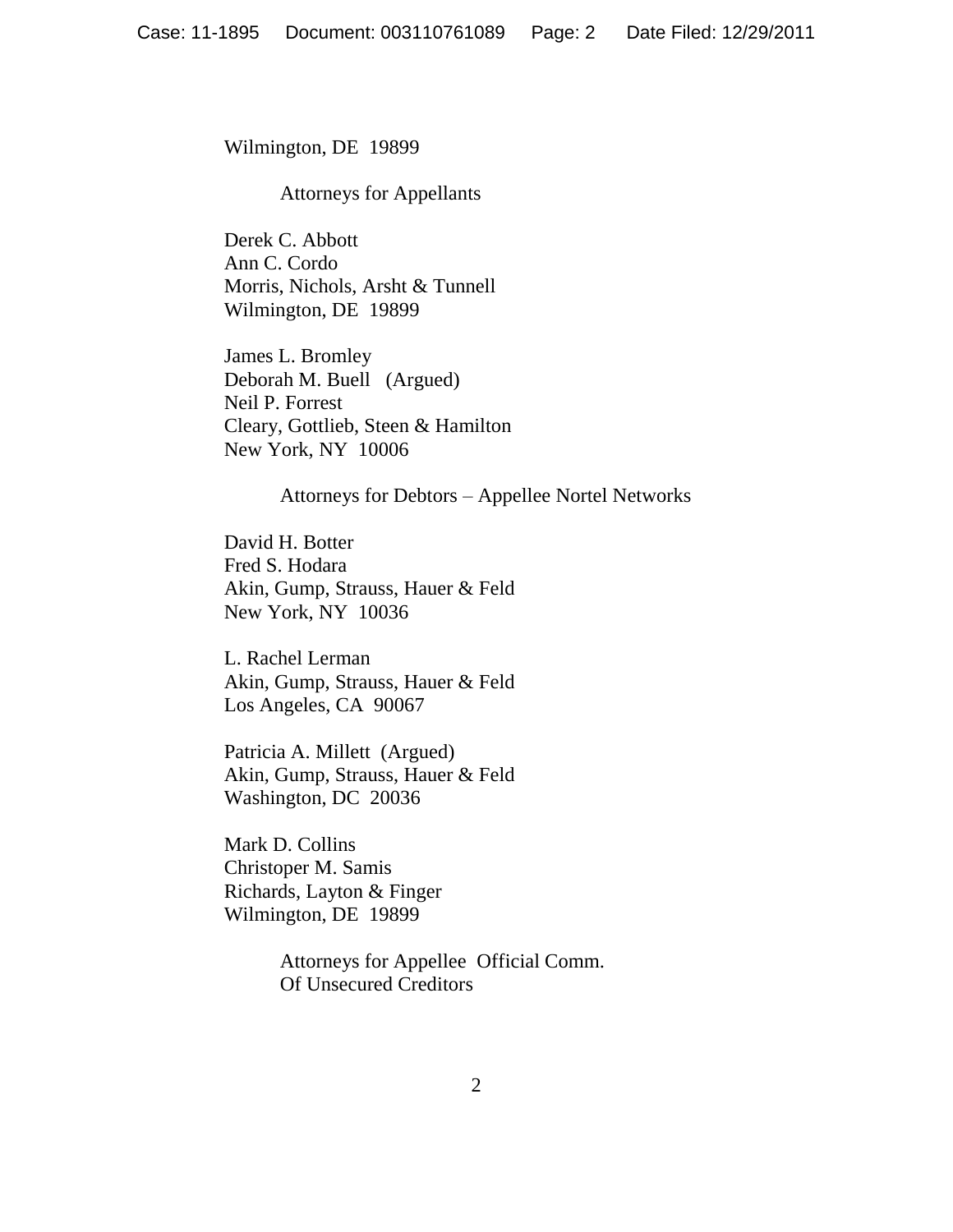# OPINION OF THE COURT \_\_\_\_\_\_\_\_\_\_\_\_\_

\_\_\_\_\_\_\_\_\_\_\_\_\_

## SLOVITER, *Circuit Judge*.

 $\overline{a}$ 

The bankruptcy proceeding that is the subject of this appeal is one of three matters pending in three jurisdictions. We are advised by the parties that the amount ultimately at issue is between 8 or 9 billion dollars. The specific issue before us is the interpretation of the police power exception to the automatic stay contained in 11 U.S.C. § 362(b)(4). The Bankruptcy Court, affirmed by the District Court, held that the automatic stay applies to appellants who have interposed various arguments in their effort to overturn that holding. Those efforts are unsuccessful and we will affirm.

The Trustee of Nortel Networks U.K. Pension Plan (―Trustee‖) and the U.K. Board of the Pension Protection Fund ("PPF") (collectively "Appellants") appeal from the District Court order affirming the decision of the Bankruptcy Court to enforce the automatic stay against Appellants with respect to their participation in U.K. pension proceedings. Appellants argue that the U.K. pension proceedings, which were initiated by the U.K. Pensions Regulator ("TPR" or "the Regulator"), $\frac{1}{1}$  fall within the police power exception to the automatic stay, 11 U.S.C. § 362(b)(4), which allows "a governmental unit" to bring or continue actions against a debtor to prevent or stop violations of law affecting matters of public health, safety, or welfare. The Debtors, including

 $<sup>1</sup>$  The U.K. Pensions Regulator is "a regulatory entity</sup> created by the U.K. Pensions Act 2004 to protect the benefits of members of work-based pension schemes.‖ *In re Sea Containers, Ltd.*, No. 06-11156 (KJC), 2008 WL 4296562, at \*2 (Bankr. D. Del. Sept. 19, 2008); *see also* U.K. Pensions Act, 2004, c. 35, § 1.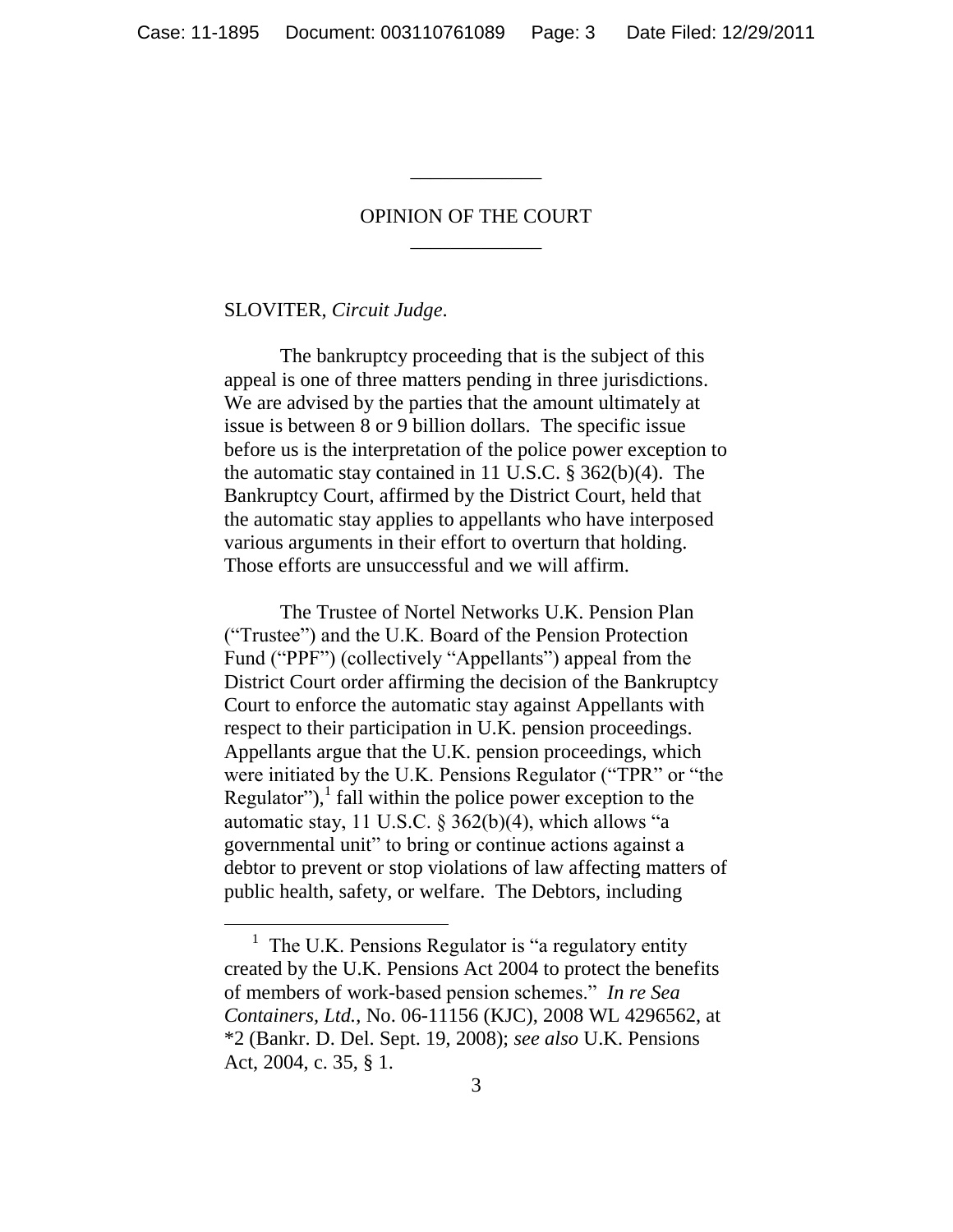U.S.-based Nortel Networks, Inc. ("NNI") and NN Caribbean and Latin American ("NN CALA"), together with the Committee of Unsecured Creditors of NNI ("Committee") (collectively "Appellees") argue that the police power exception does not apply because the Trustee and PPF are private parties and not "governmental units" as defined in the Bankruptcy Code, and the purpose of the U.K. proceedings is to address private pecuniary interests rather than a matter of public concern. This appeal requires us to decide whether the police power exception under  $\S 362(b)(4)$  applies to Appellants' participation in the U.K. proceedings.

# **I.**

#### **Background**

The Nortel Group ("Nortel Group" or "Nortel"), founded in 1895 as Bell Telephone Company of Canada, was a global supplier of telecommunications and computer networking solutions. Nortel's global revenue for the 2007 calendar year was approximately \$11 billion, of which 25% was generated by the Europe, Middle East and Africa ("EMEA") region. As of 2009, the Nortel Group employed approximately 24,000 people worldwide. However, due to changes in the industry, Nortel's rising pension obligations, and the general downturn in the global economy, Nortel "faced a deterioration of cash and liquidity" and "concluded" that a comprehensive financial and business restructuring could be most effectively and quickly achieved within the framework of creditor protection proceedings in multiple jurisdictions." J.A. at 329.

In early 2009, the Debtors filed voluntary petitions for relief under Chapter 11 of the Bankruptcy Code in the United States District Court for the District of Delaware and the Committee of Unsecured Creditors was then formed. Concurrently, Nortel Networks Corporation ("NNC")-Nortel Group's ultimate holding company listed on the Toronto Stock Exchange—and other Canadian affiliates entered insolvency proceedings in Canada. In addition, the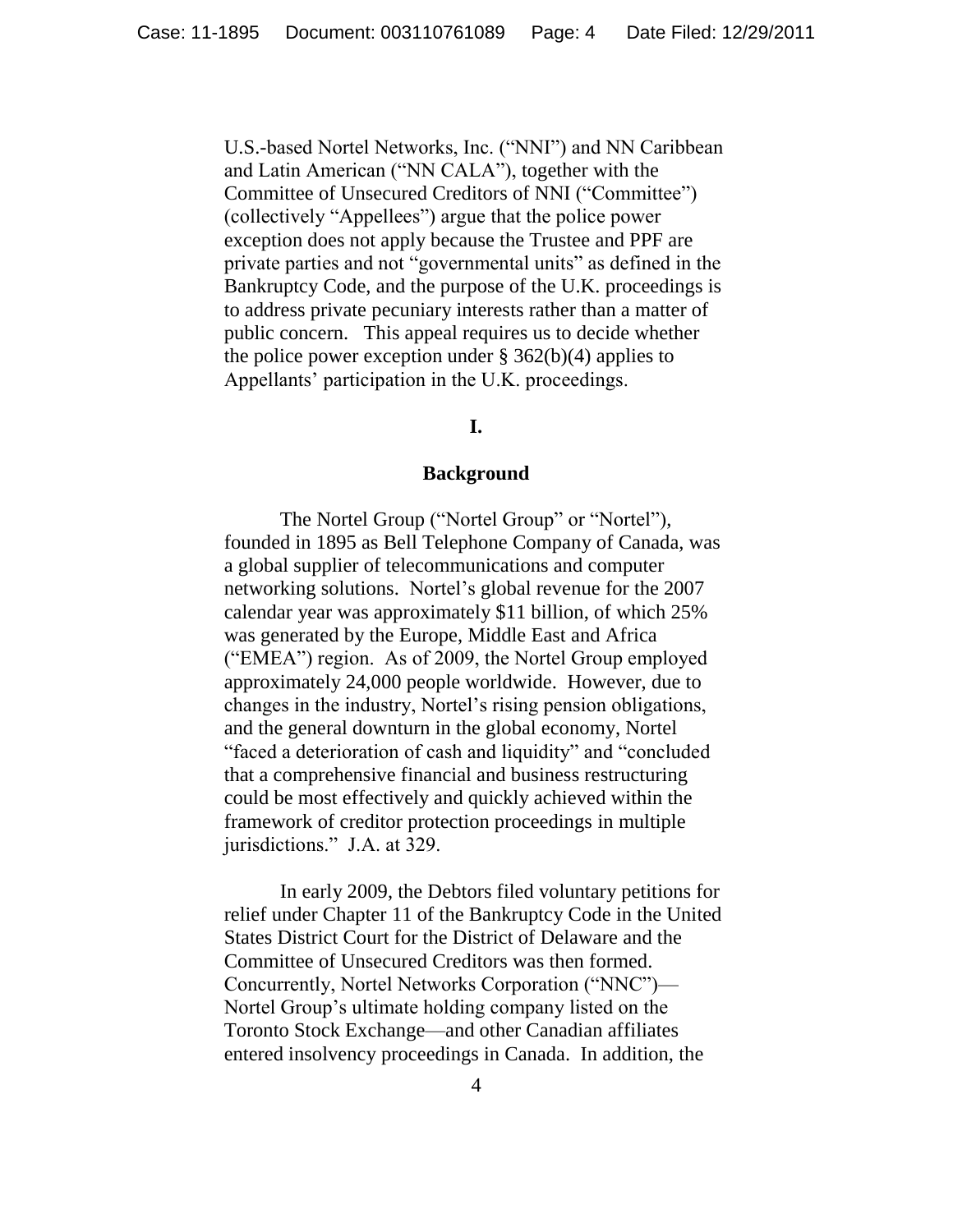High Court of Justice in England placed Nortel Networks U.K. Limited ("NNUK") and other European Nortel entities into administration.<sup>2</sup> The Bankruptcy Court recognized the Canadian and U.K. proceedings as "foreign main" proceedings under Chapter 15 of the Bankruptcy Code, which triggered the automatic stay of 11 U.S.C. § 362(a). 11 U.S.C. §§ 1502(4), 1517(b)(1), 1520(a)(1).

Later, in June 2009, Nortel entities from the United States, Canada and the EMEA region entered into the Interim Funding and Settlement Agreement ("IFSA"), which was approved by the Bankruptcy Court. The IFSA provides for the parties' cooperation in the global sales of Nortel's business units and agreement that the proceeds of any sale will be held in escrow until the parties either reach a consensual allocation or obtain a binding procedure for the allocation pursuant to an agreed upon protocol.

In an opinion entered February 17, 2011, the Canadian trial court noted that "Nortel has sold substantially all of its operating businesses in the course of insolvency proceedings in Canada, England and the United States," and "[t]he proceeds are being held in escrow pending determination of how they are to be allocated among the various Nortel Companies.‖ *In re Nortel Networks Corp.*, 2011 CarswellOnt 1074, ¶ (Can. Ont. Sup. Ct. J.) (WL). At oral argument before us, the parties explained that the proceeds, which total upwards of \$8 billion, are being held in escrow in New York subject to the jurisdiction of the courts in Canada and the United States.

In September 2009, the Trustee and PPF timely filed joint claims against the U.S. Nortel entities in the Bankruptcy

 $\overline{a}$ 

 $2$  Under U.K. law, the court appoints a person ("the administrator") to manage "the affairs, business and property of the company" during the period that the company is in administration. One of the purposes of an administration order may be "the survival of the company  $\ldots$  as a going concern[.]" Insolvency Act, 1986, c. 45,  $\S$  8(2)-(3) (U.K.).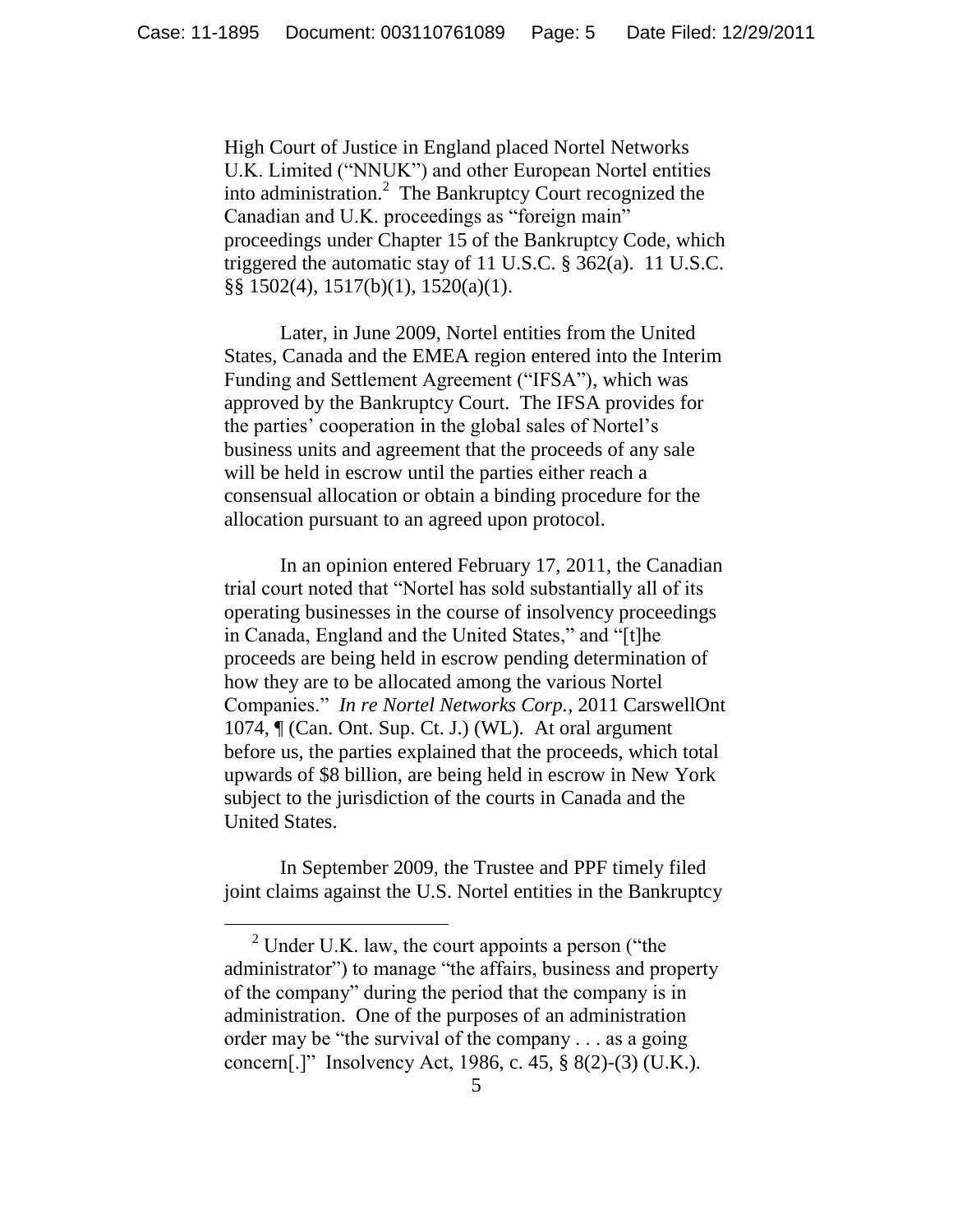Court. Those claims allege that the NNUK pension plan is underfunded by an estimated \$3.1 billion (or £2.1 billion), and that TPR may seek to require certain of the U.S. Debtors, including NNI and NN CALA, to provide financial support for the NNUK plan under the U.K. Pensions Act 2004. Appellants' claims in the U.S. bankruptcy proceedings were filed as contingent and unliquidated because they are predicated on the outcome of the U.K. proceedings. As counsel for the U.S. Debtors stated, Appellants' claims are "among the largest, if not the largest, claims filed in [the U.S. bankruptcy proceedings]." J.A. at  $615-16$ .

The U.K. regulatory proceedings are to determine the extent of the liability of NNUK affiliates for the deficit because NNUK's pension plan is a defined benefit pension scheme established under and governed by U.K. law. As explained by the U.S. Debtor's expert Richard Hitchcock, in defined benefit plans, "it is not until a member comes to retire that the true extent of his or her pension entitlement [based in this case on final salary] can be known[. Thus,] funding on an ongoing basis is always a matter of estimation." J.A. at 71. In February 2010, NNUK's plan had over 40,000 members including those not yet in retirement.

With respect to Appellants' roles in the U.K. proceedings under U.K. law, the PPF is a government-created but privately funded entity that provides payments to members of defined benefit pension plans whose employers cannot fully fund their pension obligations. In other words, the PPF acts as a "safety net." J.A. at  $72-73$ , 400.

Appellants' expert Richard Favier stated that after receiving notice that NNUK was placed into administration, PPF entered an "assessment period" during which PPF "assess[es] whether it is required under the relevant statutory provisions to take responsibility to pay members' benefits," and "tr[ies] to ensure that the scheme recovers all debts due to it." J.A. at 402. The U.S. Debtor's expert Hitchcock explained that the Trustee is a private party responsible for administering the plan and ensuring that members receive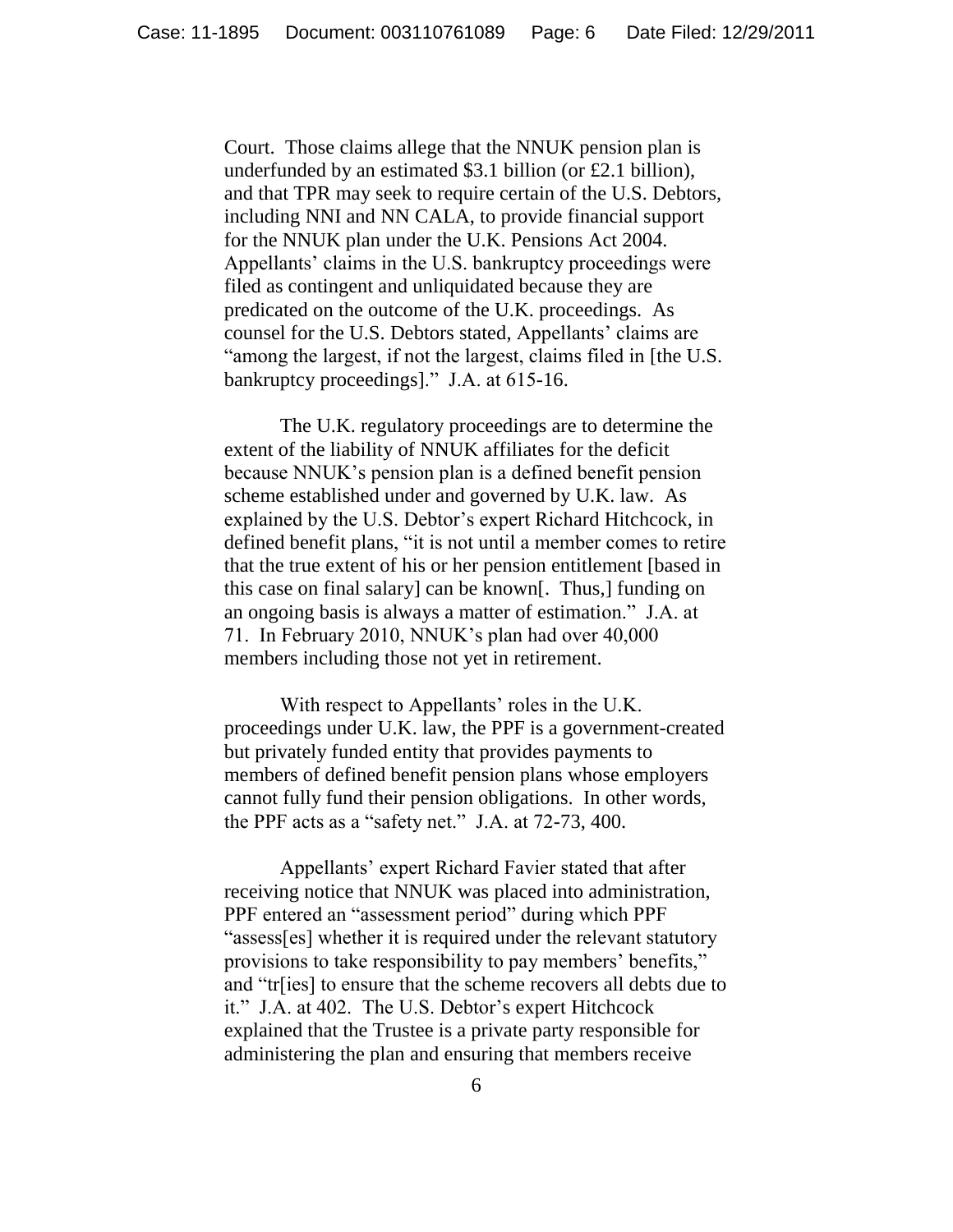their benefits. It "retain[s] responsibility for paying benefits, during the assessment period." J.A. at 73. However, its "rights and powers  $\dots$  in relation to any debt  $\dots$  due to [it] by the employer. . . are exercisable by the Board [of the PPF] to the exclusion of the trustees or managers." U.K. Pensions Act, 2004, c. 35, § 137(2). PPF is still in an assessment period with respect to NNUK's plan and has not yet stepped in to pay benefits to NNUK plan members.

TPR was established under the U.K. Pensions Act 2004 as the U.K. governmental agency charged with regulating occupational pension schemes in the U.K., such as NNUK's plan. The objectives of TPR as originally stated under the Act are: " $(a)$  to protect the benefits under occupational pension schemes of, or in respect of, members of such schemes, (b) to protect the benefits under personal pension schemes of, or in respect of, members of such schemes  $\dots$ , (c) to reduce the risk of situations arising which may lead to compensation being payable from the Pension Protection Fund . . ., and (d) to promote, and to improve understanding of, the good administration of work-based pension schemes."<sup>3</sup> U.K. Pensions Act, 2004, c. 35,  $\S$  5(1). TPR is not a party to the instant lawsuit and has not sought to intervene.<sup>4</sup>

The UK Pensions Act provides that to meet its objectives, TPR "may determine whether or not to take regulatory action, which includes, *inter alia*, determining whether the applicable pension is underfunded, quantifying the deficit and holding the employer or a related party responsible for such deficit." In re Nortel Networks Corp.,

<sup>4</sup> TPR is a party to the proceedings in Canada.

 $\overline{a}$ 

<sup>&</sup>lt;sup>3</sup> The U.K. Pensions Act of 2008 added to TPR's stated objectives by inserting ―(ca) to maximise compliance with the duties under Chapter 1 of Part 1 (and the safeguards in sections 50 and 54) of the Pensions Act  $2008...$ ..." U.K. Pensions Act, 2008, c. 30, § 65.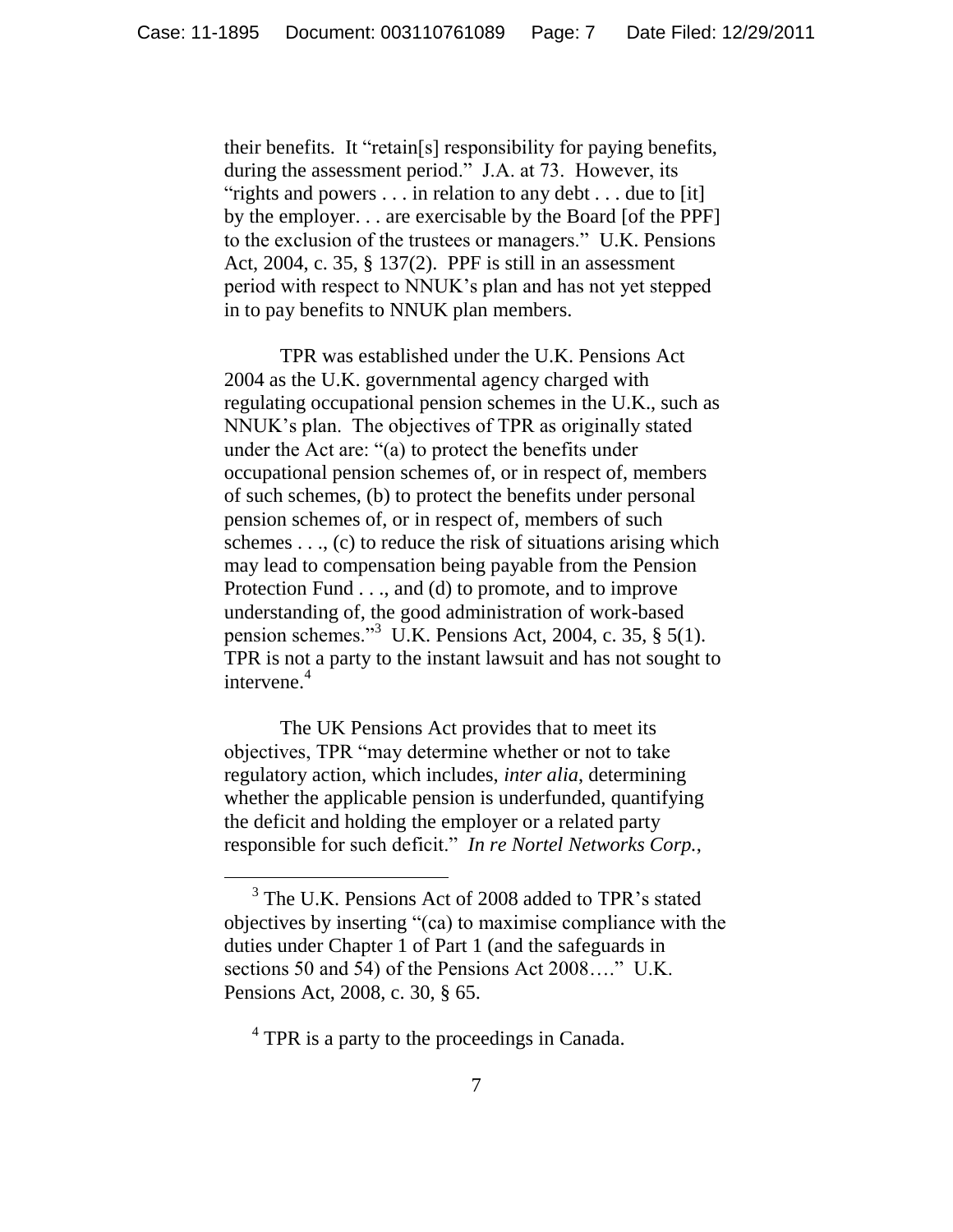2010 CarswellOnt 1597, ¶ 7 (Can. Ont. Sup. Ct. J.) (WL) (citing U.K. Pensions Act, 2004, c. 35, § 96). The Determinations Panel ("DP") is an internal group of TPR that "determines whether the regulatory functions should be exercised." *Id.* In this case, TPR concluded that NNUK was "insufficiently resourced" on June 30,  $2008$ .<sup>5</sup> Thus, grounds existed for TPR to institute administrative proceedings under the U.K. Pensions Act 2004 to recover the underfunding from NNUK and its affiliates.

Thereafter, in August and September 2009, TPR advised NNUK and other Nortel entities that it was considering issuing a warning notice, which is a mandatory step towards issuing a Financial Support Direction ("FSD"). A warning notice sets out the grounds for the potential issuance of an FSD, which is a direction requiring the target entity to put financial support in place for an underfunded pension scheme. *See* U.K. Pensions Act, 2004, c. 35, § 43(3). Any company that is an associate of or is otherwise connected with a U.K. pension fund employer may be issued an FSD. *See* U.K. Pensions Act, 2004, c. 35, § 43(6).

In January 2010, TPR issued a warning notice to NNC, NNI, NN CALA, and twenty-six other companies in the Nortel Group. The notice informed the target companies that they had until March 1, 2010 to make submissions to TPR under the U.K. Pensions Act. Under the U.K. Pensions Act, the decision to issue an FSD must occur within two years after the "relevant time" commences. In this case, TPR has determined that the time commenced when it determined that the fund was insufficiently resourced on June 30, 2008, such that the decision to issue an FSD had to be made by June 30, 2010.

On February 18, 2010, the U.S. Debtors filed a Motion for Entry of an Order Enforcing the Automatic Stay Against

<sup>&</sup>lt;sup>5</sup> The U.S. Debtors did not file their Chapter 11 petition until January 14, 2009. (Bankr. Ct. Dist. Del., Case No. 09- 10138-KG, ECF No. 1).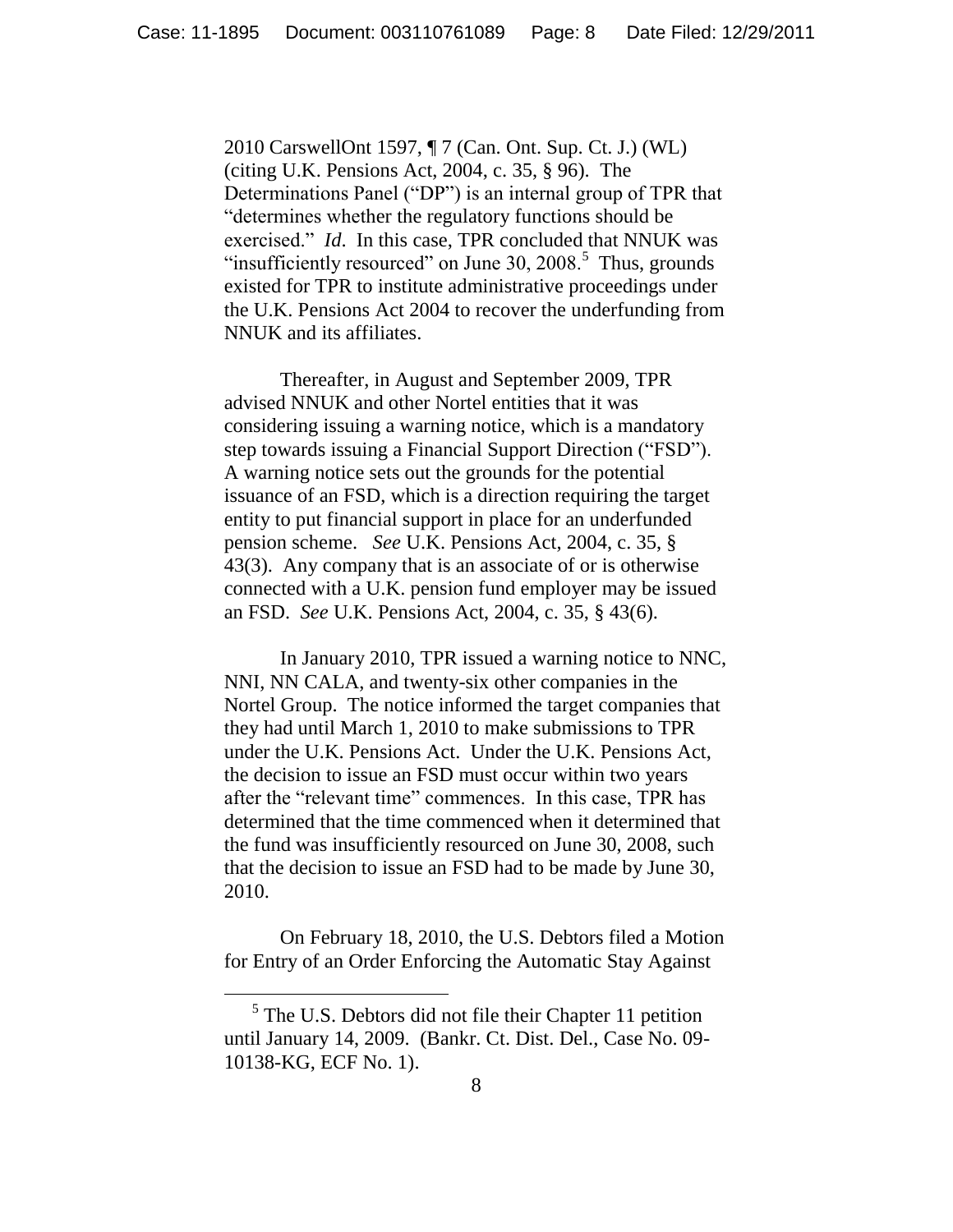Certain Claimants With Respect to the U.K. Pension Proceedings pursuant to 11 U.S.C.  $\S$  362(a)(1) and (a)(6). Essentially, the Debtors asked the Bankruptcy Court to enforce the automatic stay to prevent Appellants from participating in the U.K. proceedings with respect to U.S. Debtors' liability for NNUK's plan deficit.

On February 26, 2010, the Bankruptcy Court conducted an evidentiary hearing on the motion, at which the parties presented testimony from expert witnesses and made arguments. The Debtors submitted the expert testimony of Richard Hitchcock, an English pension lawyer describing the relevant statutory regime, the powers of TPR, and who benefits from TPR's exercise of its power, as well as John Ray, the Principal Officer to Debtors appointed by the Bankruptcy Court, opining that enforcement of the stay is needed because the allocation issue to be determined in the U.K. proceedings overlaps with the issue before the Bankruptcy Court. Appellants submitted expert testimony of David Wyndham Davies, Chairman of the Board of NNUK Pension Trust, opining that the Determinations Panel is the best forum for resolving U.K. regulatory procedure, Richard Favier, Senior Insolvency Advisor to PPF, describing the role of PPF and importance of Appellants' participation in the U.K. proceedings, and Robert Wallace Ham, an English pension lawyer, explaining the law and practice related to FSDs.

After the hearing, the Bankruptcy Court issued an Order Enforcing the Automatic Stay Against Certain Claimants with Respect to the U.K. Pensions Proceedings prohibiting Appellants from participating in the U.K. proceedings as to U.S. Debtors NNI and NN CALA. The automatic stay order provides: "The automatic stay imposed by Section 362 . . . is hereby enforced as to the . . . Trustee and the PPF and is fully applicable to the U.K. Pension Proceedings with respect to the Debtors . . . and with respect to the Debtors such Proceedings are deemed void and of no force or effect; to the extent that either . . . the . . . Trustee or the PPF participate in the U.K. Pension Proceedings as to any Debtors, such participation will be in violation of the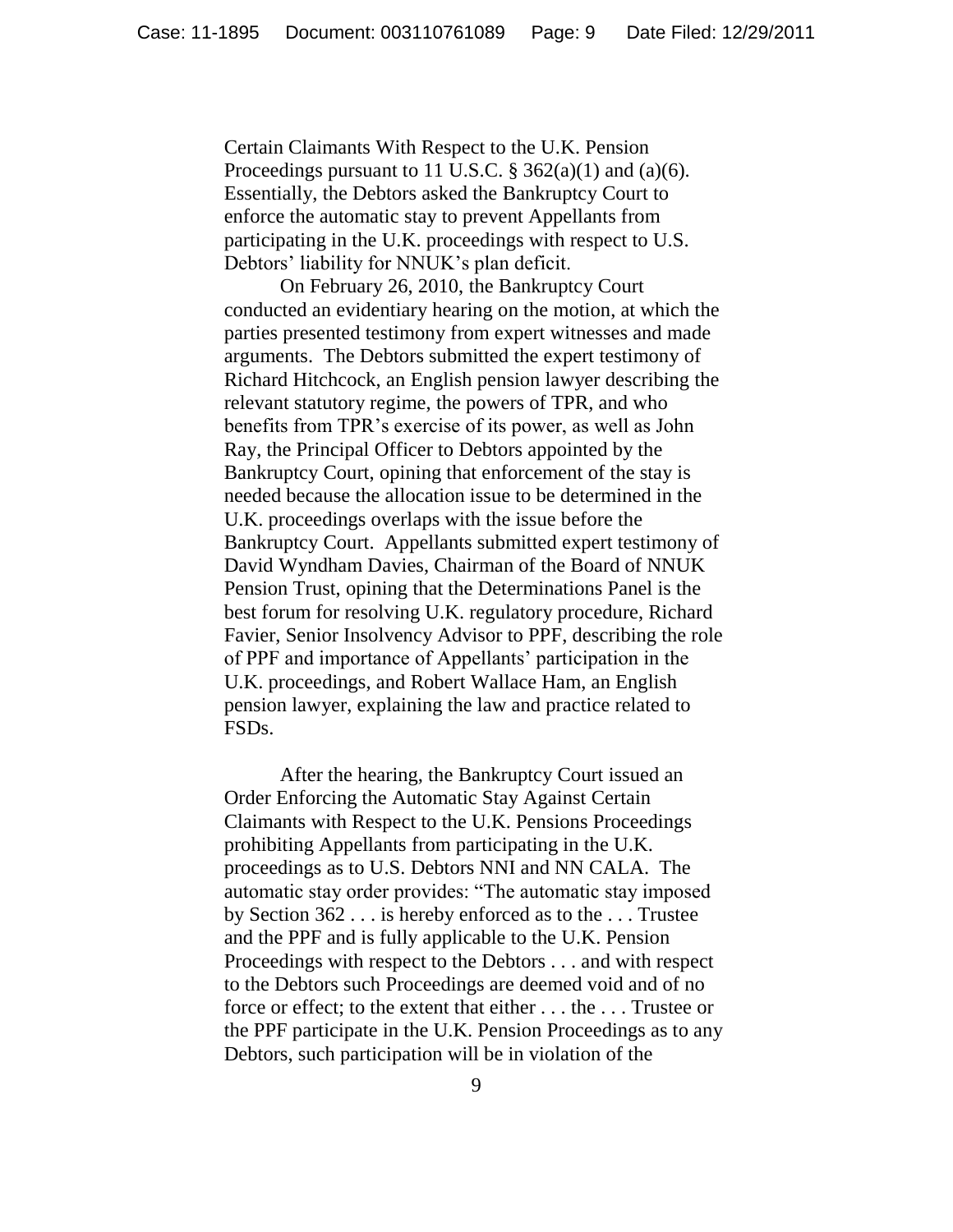automatic stay and subject . . . to sanctions under Section 362." J.A. at 30.

On March 9, 2010, the Bankruptcy Court issued a written memorandum opinion setting forth its reasoning for the stay order. *See In re Nortel Networks Corp.*, 426 B.R. 84 (Bankr. D. Del. 2010). The Court concluded that the police power exception to the automatic stay does not apply because (1) neither the Trustee nor PPF is a "governmental unit" as defined in 11 U.S.C. § 101(27); and (2) narrowly construing the police power exception, the U.K. proceedings do not pass the public policy or pecuniary purpose tests because "the focus of the U.K. Proceedings is to procure a pecuniary benefit[ ] for a private party — the Trustee. . . . [U]nder the U.K. Pensions Act . . . if necessary, the TPR will attempt to impose and liquidate an enforceable debt, to be enforced by or on behalf of the Trustee, for an amount to be paid to the Trustee." J.A. at 48. Having decided the issue before it, the Court then opined on prejudice: "The question of whether and to what extent affiliates of NNUK should be responsible for NNUK's obligations is part and parcel of the entire crossaffiliate benefit and contribution issue and the allocation process. . . . [T]hese issues . . . should not be decided, even in part, by an administrative body [referring to TPR] in a single jurisdiction with a single constituency." J.A. at 52.

Similar to the U.S. Debtors, the court-appointed monitor for the Canadian debtors filed a motion in Canada seeking a stay of the U.K. proceedings. On the same day the Bankruptcy Court issued its stay order in the instant case, the Ontario Superior Court of Justice granted the monitor's motion and held that "for the purposes of the [Canadian] insolvency] proceedings, the actions taken by The [U.K.] Pensions Regulator, are null and void in Canada and are to be given no force or effect.‖ J.A. at 780; s*ee also In re Nortel Networks Corp.*, 2010 CarswellOnt 1597, ¶ 1(d) (Can. Ont. Sup. Ct. J.) (WL). TPR appeared in the Canadian proceedings and pursued relief from the stay, but it has not participated in the U.S. proceedings.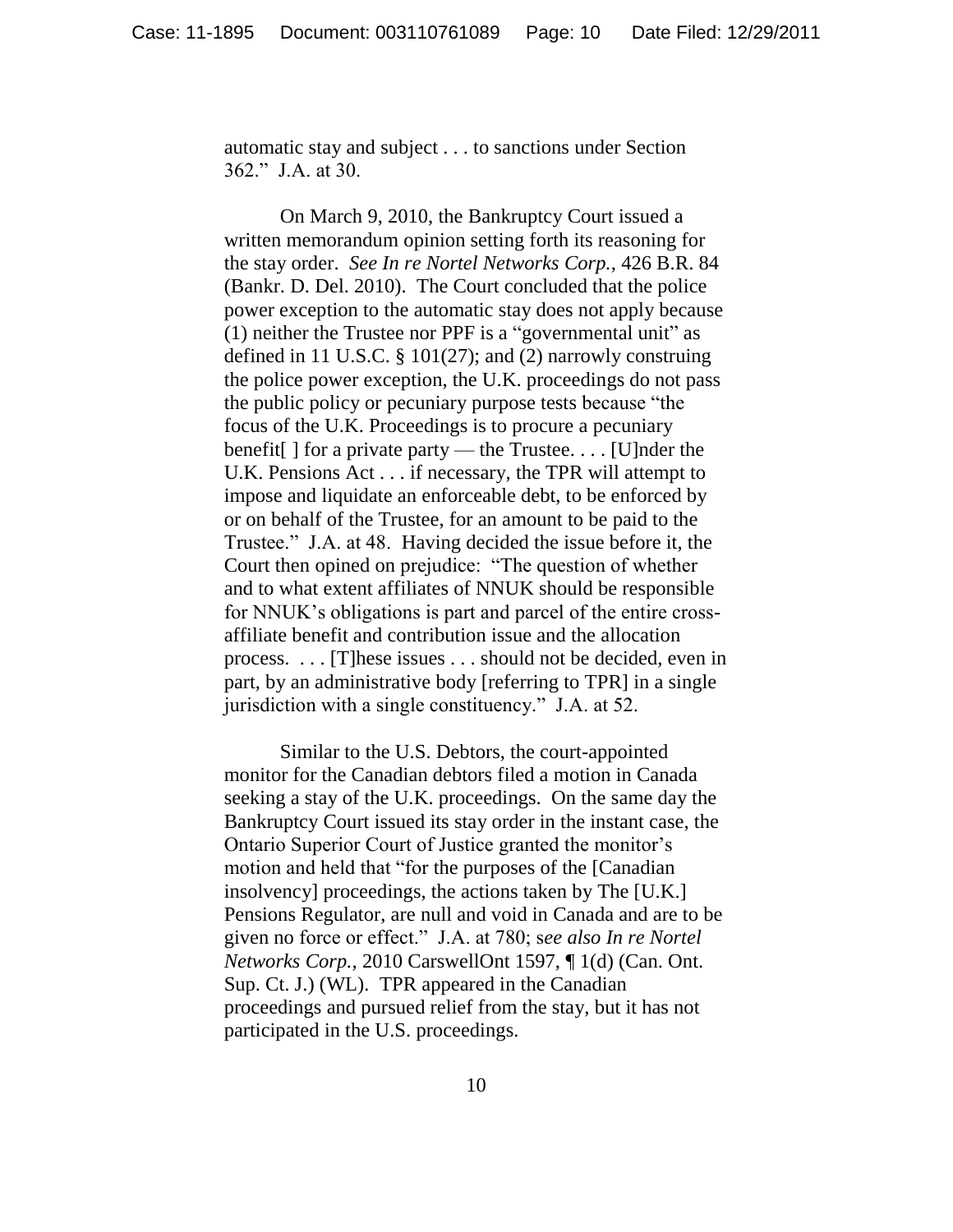The Court of Appeal for Ontario dismissed TPR's appeal of the stay order on the merits and held that "the service of the Warning Notice [by TPR] breached the stay provisions in the [Superior Court's] Initial Order. The service of the Notice is, therefore, a nullity for purposes of the [Canadian insolvency] proceedings.‖ *In re Nortel Networks Corp.*, 2010 CarswellOnt 4112, ¶ 1(Can. Ont. C.A.) (per curiam) (WL). The Supreme Court of Canada summarily denied appeal. *See U.K. Pensions Regulator v. Nortel Networks Corp. et al.*, 2011 CarswellOnt 303 (S.C.C.) (per curiam) (WL). Appellants, who are also parties to the litigation in Canada, subsequently moved to lift the stay in Canada to permit them to participate in the U.K. proceedings with respect to the Canadian debtors. At oral argument before this court, the parties stated that Justice Winkler (the Ontario Chief Justice) will oversee mediation proceedings beginning in November, which will focus on the allocation of Nortel's assets. We consider that statement and forthcoming proceeding of extreme significance.

While the appeal of the Bankruptcy Court's stay order was pending before the District Court, the Determinations Panel held a hearing in the U.K. to decide whether to issue an FSD. NNI and NN CALA forfeited their statutory rights to participate and instead complied with the stay order. According to TPR, the Trustee participated in the proceedings by providing witness statements, expert reports and documentary evidence, but only with respect to TPR's request for an FSD against Nortel entities that are not subject to the stay order. *See* Reasons of the Determinations Panel of the Pensions Regulator, Case Ref. TM6409, ¶¶ 6, 14 (Jun. 25, 2010), *available at* 

www.thepensionsregulator.gov.uk/docs/DN1709618.pdf [hereinafter cited as "Reasons of the Determinations Panel"].

On June 25, 2010, TPR issued a determination notice directing that FSDs be issued against twenty-five Nortel entities after periods for appeal lapsed. *See* Determinations Panel, Determination Notice, Case Ref. TM6409 (Jun. 25, 2010), *available at*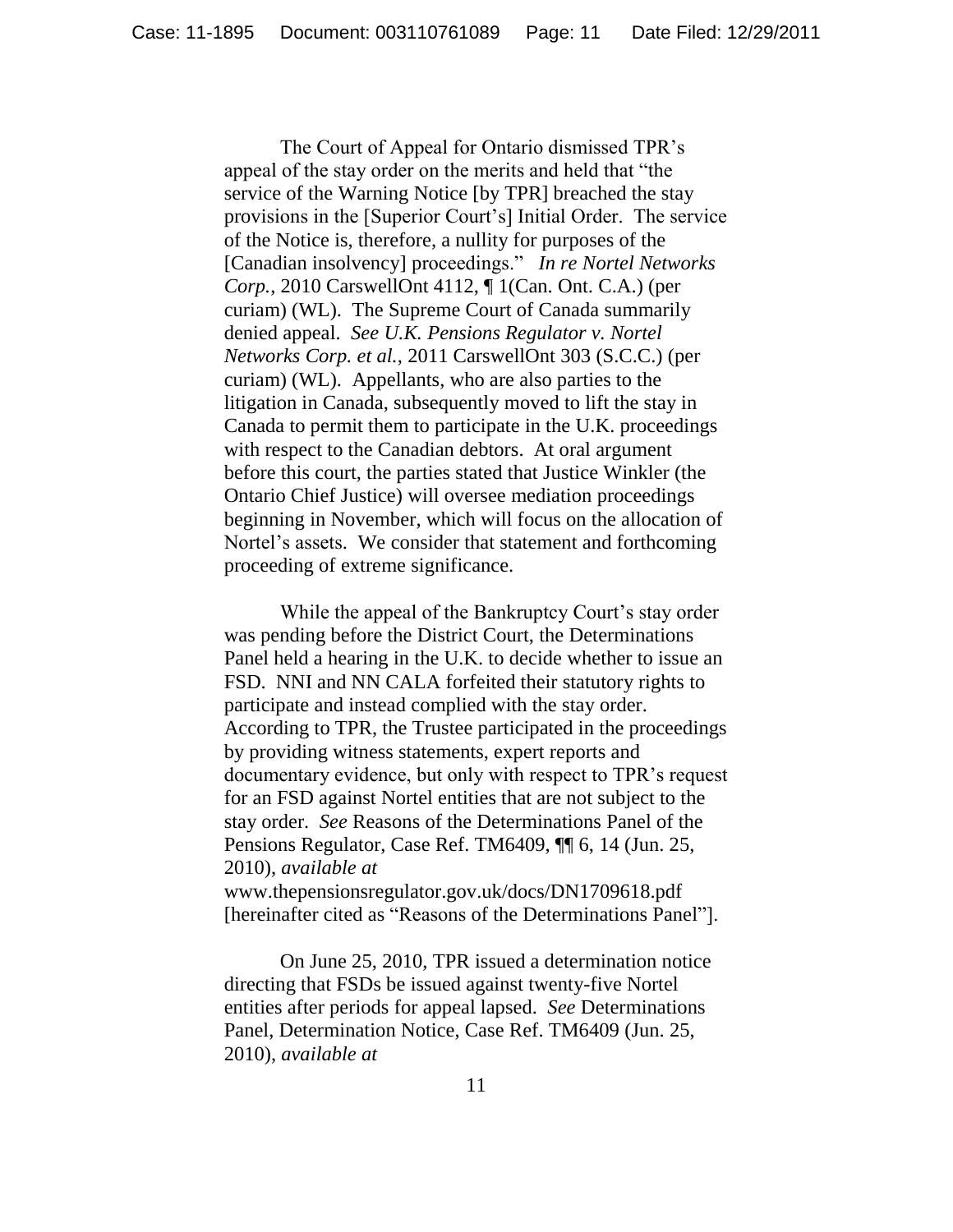http://www.thepensionsregulator.gov.uk/docs/DN1694856.pd f. In its separately filed statement of reasons, the DP stated that even though the Canadian and American Nortel entities did not participate, "much of the evidence and representations" which have been submitted to [TPR] are based on the Group's own documentation in submissions to the regulatory or tax authorities or on documentation submitted by representatives for the individual companies to the UK or North American courts in insolvency proceedings." Reasons of the Determinations Panel at ¶ 19. The Determinations Panel concluded that it was reasonable to issue FSDs against NNUK's affiliates because the Nortel Group operated as a "single global entity," and the U.S. entities "benefited" indirectly . . . as a result of [the] failure adequately to repair the Scheme's deficit." *Id.* at  $\P$ [91, 108.

After briefing in the U.S. District Court, the Magistrate Judge issued a report and recommendation ( $R&R$ <sup>n</sup>), recommending that the automatic stay order be affirmed in all respects because  $(1)$  the police power exception is to be narrowly construed; (2) the [U.K.] Proceedings do not pass the pecuniary purpose or public policy test which would exempt them from the stay; and (3) the Bankruptcy Court did not impermissibly base its decision on the issue of prejudice." J.A. at 18. Appellants filed objections, arguing that the Magistrate Judge erroneously applied an abuse of discretion standard of review, read the statute too narrowly, incorrectly determined the exception did not apply, and incorrectly concluded that the Bankruptcy Court did not err by discussing prejudice.

On March 29, 2011, the District Court issued an order adopting the R&R and affirming the Bankruptcy Court's automatic stay order. The Court stated: "Reviewing the R&R, *de novo*, with respect to the objections lodged, the Court concludes that [the Magistrate] Judge . . . did not err in her conclusions with respect to the Bankruptcy Court's findings of fact and its legal determinations." J.A. at 8-9.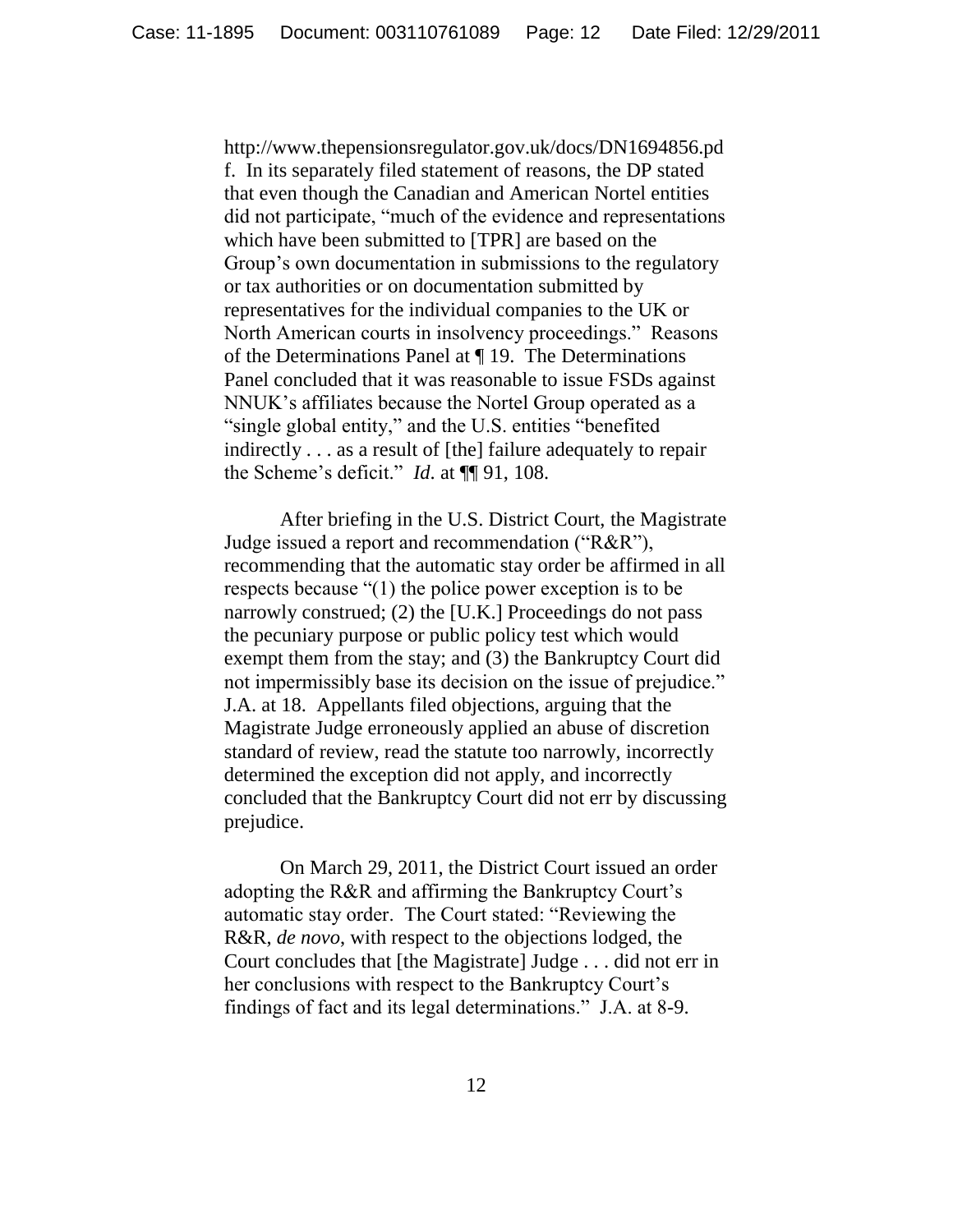The Trustee and PPF timely appealed. Appellants filed a motion to expedite their appeal, and this court granted the motion in a summary order.

On April 1, 2011, the DP issued FSDs against several Nortel entities including NNI and NN CALA. Thus, under U.K. law, the Nortel entities had six months—until October 1, 2011—to secure financial support for NNUK's plan. That time has passed and, inasmuch as it appears the Nortel entities failed to appear and to secure financial support for NNUK's plan, the DP has the authority to issue a Contribution Notice  $($ "CN") against them. A CN "state[es] that the [entity] is under a liability to pay to the trustees . . . the sum specified in the notice," which can be either all or some of the plan deficit. J.A. at 99, 101. Under U.K. law, "[t]he sum specified in the [contribution] notice is to be treated as a debt due from the [entity] to the trustees or managers of the scheme." U.K. Pensions Act, 2004, c. 35, § 49(3). That law provides that the DP should issue such a notice only if it is reasonable to do so and upon consideration of several criteria set forth in the Pensions Act, which are similar to those considered in connection with issuance of an FSD. Despite this similarity, the Appellees emphasize that a CN cannot be issued until the TPR determines the financial situation of the relevant entities. *See* U.K. Pensions Act, 2008, c. 35, § 38(7).

Appellants nevertheless insist that they are not attempting to enforce collection of debt outside of the U.S. bankruptcy proceedings. Instead, they assert that the FSD process will help quantify the liability of NNUK affiliates under the U.K. Pensions Act for the benefit of the Bankruptcy Court. Indeed, after receiving word of the U.S. Debtors' motion to enforce the automatic stay, TPR wrote a letter to the Debtors' U.K. counsel stating: "It is crucial to note that an FSD is not a claim against assets of a party, and the Regulator $6$  is not engaged in a process of enforcement or of seeking priority for claims lodged in the Chapter 11 proceedings. An FSD may result in the agreement of a party

<sup>6</sup> *See supra* note 1.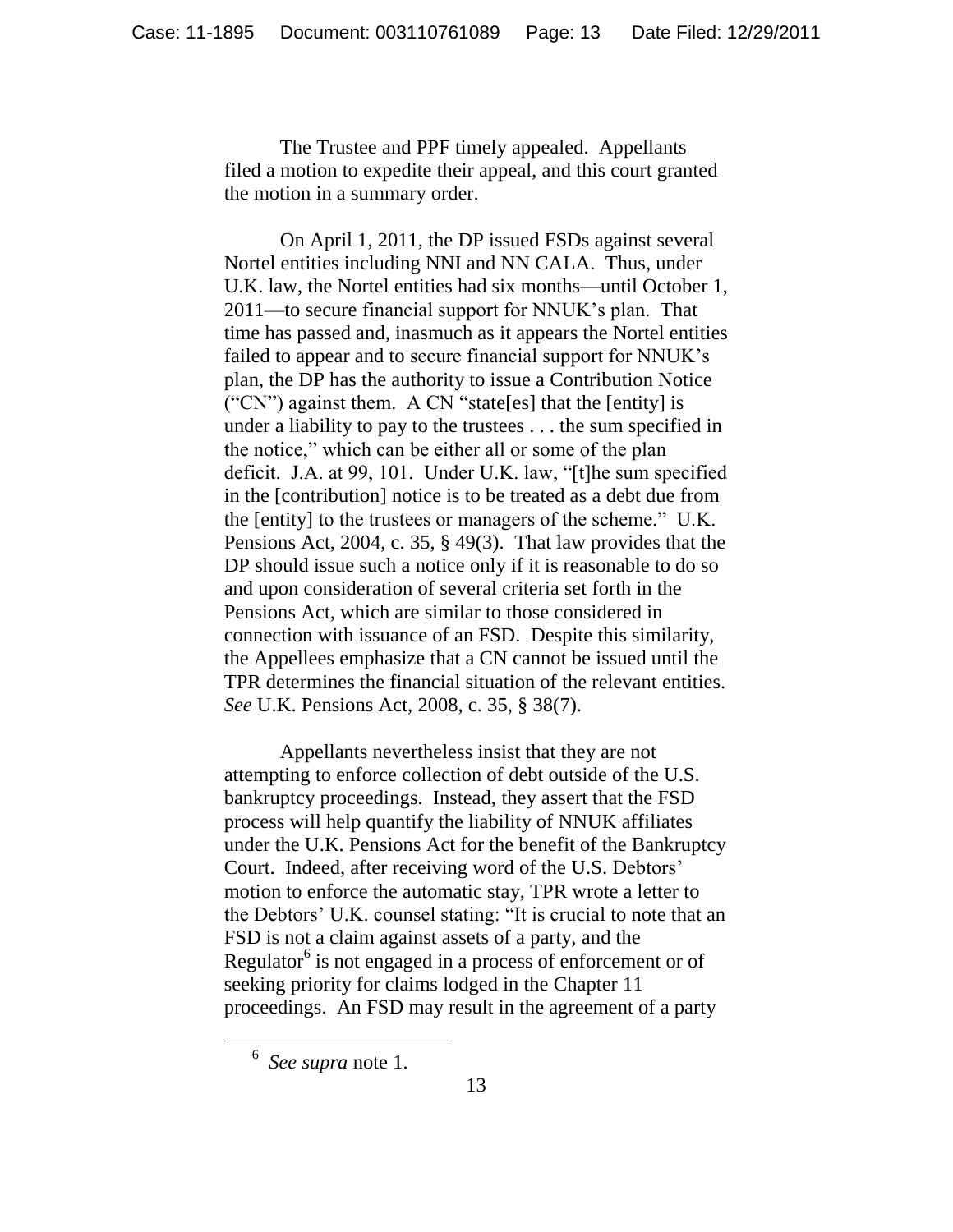to offer financial support, or the issue by the DP of a contribution notice . . . which is treated as a debt due . . . ." J.A. at 394. The letter continued: "It is not a process that targets assets but will allow the debt due to the Trustees of the NNUK pension scheme from parties such as the Debtors to be ascertained and quantified." J.A. at 396 (emphasis in original).

Appellees counter that they believe Appellants will use the FSD and CN to their advantage and seize assets, which will put Appellants in a better position than other creditors. As the Bankruptcy Court stated, "[w]hat we have here are creditors who have filed claims in this Court and who are seeking to litigate those claims clear of the Court's jurisdiction and the automatic stay. Their effort to do so is inimical to the Debtors' effort and those of non-U.S. debtors in a highly complex liquidation to assemble the assets, reduce them to money, allocate those assets among numerous entities in many countries and then distribute the assets." J.A. at 46-47. Appellees also point out that the Bankruptcy Court is capable of quantifying the liability under U.K. law, as required, within the context of the allocation proceedings. As such, Appellees object not only to the collection of assets in the U.K. outside of the allocation process but also the assessment and quantification of the liability in the U.K. even if only used as a guide for the Bankruptcy Court.

**II.**

 $7$  The Canadian court noted that the majority of Nortel's creditors are individual unsecured creditors, such as employees and former employees with claims for pension and medical benefits. "For many of these individuals, the delay in receiving a meaningful distribution can be significant . . . . For this group of creditors, time is not on their side.... [Whereas,] the timing of a receipt of a distribution may be less critical for a financial player . . . .<sup>"</sup> *See In re Nortel Networks Corp.*, 2011 CarswellOnt 5740, ¶¶ 12, 14 (Can. Ont. Sup. Ct. J.) (WL).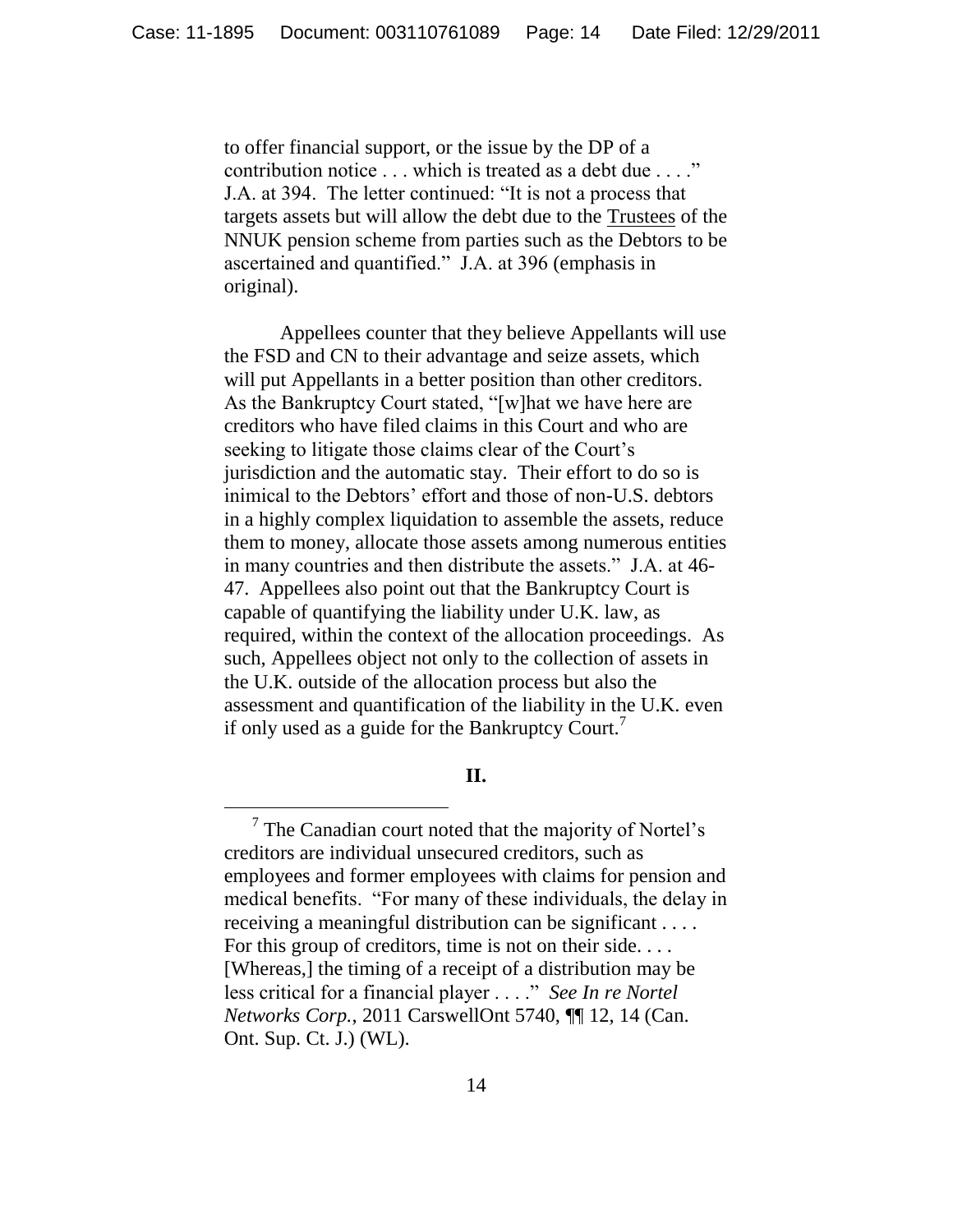# **Standard of Review**

This court has jurisdiction under 28 U.S.C. § 158(d)(1). We exercise plenary review of an order from a district court sitting as an appellate court in review of a bankruptcy court and we will review both courts' legal conclusions de novo.<sup>8</sup> We review a bankruptcy court's factual findings for clear error. We engage in a mixed standard of review for mixed questions of law and fact, and apply a clearly erroneous standard to "integral facts," but exercise plenary review of the court's interpretation and application of those facts to legal precepts. *In re Exide Techs.*, 607 F.3d 957, 961-62 (3d Cir. 2010).

―This issue requires us to interpret and apply the legal precepts underlying section 362. Accordingly, the standard of review is plenary.‖ *Mar. Elec. Co. v. United Jersey Bank*, 959 F.2d 1194, 1203 (3d Cir. 1991) (citation omitted). To the extent that we consider the decisions of the bankruptcy court and district court regarding comity, we review for abuse of discretion. *Remington Rand Corp.-Del. v. Bus. Sys., Inc.*, 830 F.2d 1260, 1266 (3d Cir. 1987).

#### **III.**

 $\overline{a}$ 

<sup>&</sup>lt;sup>8</sup> "Because the District Court sat below as an appellate court, this Court conducts the same review of the Bankruptcy Court's order as did the District Court." *In re Telegroup*, *Inc.*, 281 F.3d 133, 136 (3d Cir. 2002) (citation omitted). Accordingly, even if we were to accept Appellants' argument that the Magistrate Judge and District Court "gave" unwarranted deference to the Bankruptcy Court's erroneous conclusions of law,‖ *see* Appellants' Br. at 52, the result of this appeal would be the same. Similarly, we need not evaluate Appellants' argument that the Bankruptcy Court improperly considered prejudice when deciding whether the U.K. proceedings fit within the police power exception because we have exercised plenary review over this legal issue and accordingly have not considered prejudice.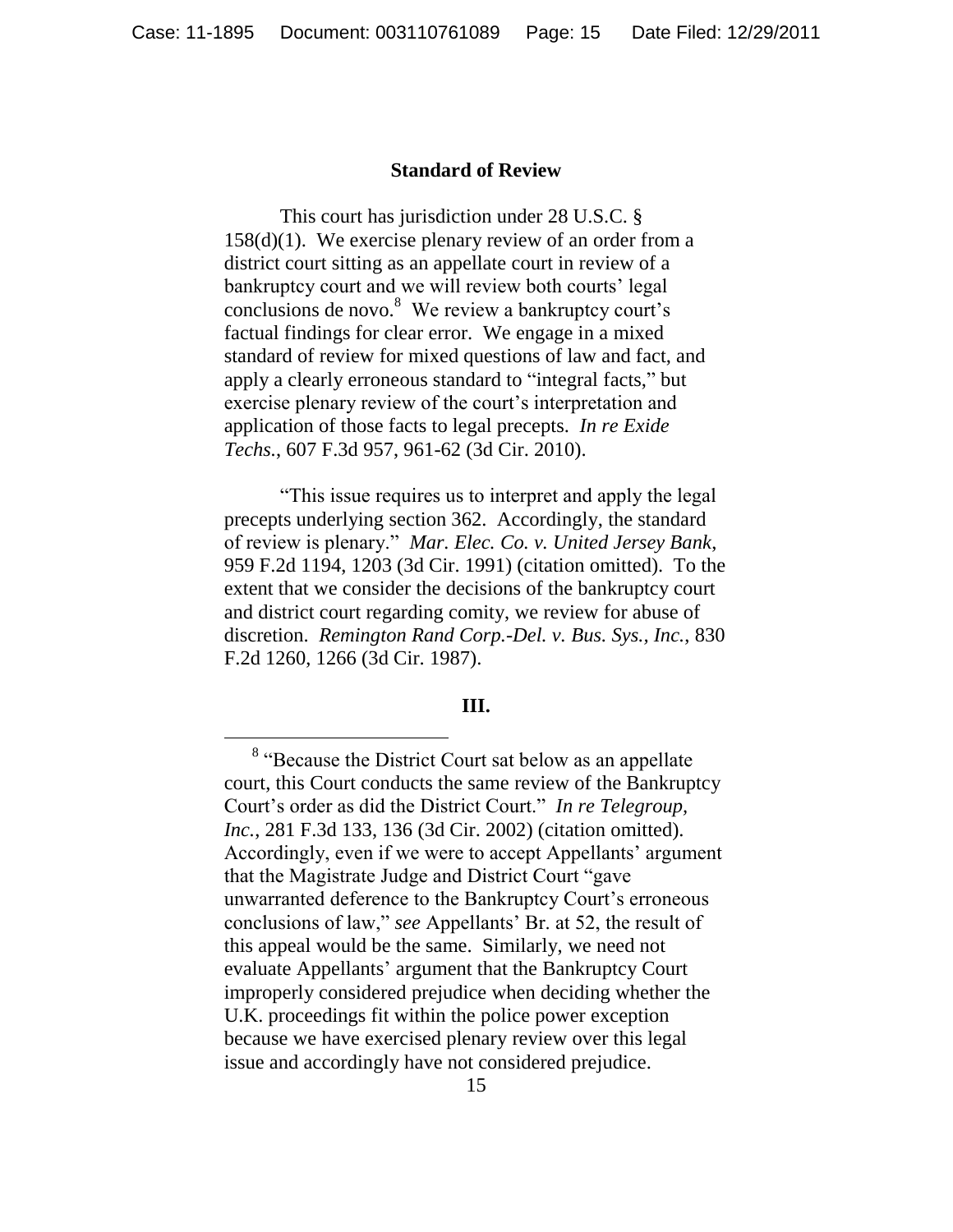### **Analysis**

When a debtor files for bankruptcy, Section 362(a) of the Bankruptcy Code imposes a broad automatic stay. That stay prohibits "all entities" from, *inter alia*, "the commencement or continuation . . . of a judicial, administrative, or other action or proceeding against the debtor that was or could have been commenced before the commencement of the case under this title, or to recover a claim against the debtor that arose before the commencement of the case under this title." 11 U.S.C.  $\S$  362(a)(1), (6). The automatic stay provides one of the fundamental protections for debtors found in the Bankruptcy Code. *See, e.g.*, *Midlantic Nat'l Bank v. N.J. Dep't of Envtl. Prot.*, 474 U.S. 494, 503 (1986).

Congress, however, has created certain statutory exceptions that prevent the operation of the automatic stay. The police power exception at issue in this case allows for "the commencement or continuation of an action or proceeding by a governmental unit or any organization exercising authority . . . to enforce such governmental unit's or organization's police and regulatory power, including the enforcement of a judgment other than a money judgment, obtained in an action or proceeding by the governmental unit to enforce such governmental unit's or organization's police or regulatory power." 11 U.S.C.  $\S 362(b)(4)$ . "This exception discourages debtors from submitting bankruptcy petitions either primarily or solely for the purpose of evading impending governmental efforts to invoke the governmental police powers to enjoin or deter ongoing debtor conduct which would seriously threaten the public safety and welfare (*e.g.*, environmental and/or consumer protection regulations).‖ *In re McMullen*, 386 F.3d 320, 324-25 (1st Cir. 2004) (citing *In re First Alliance Mortg. Co.*, 263 B.R. 99, 107 (B.A.P. 9th Cir. 2001) (noting that fundamental policy of  $\S$  362(b)(4) is to "prevent | the bankruptcy court from becoming a haven for wrongdoers") (internal quotation marks and citation omitted)); *see also United States v. Nicolet, Inc.*,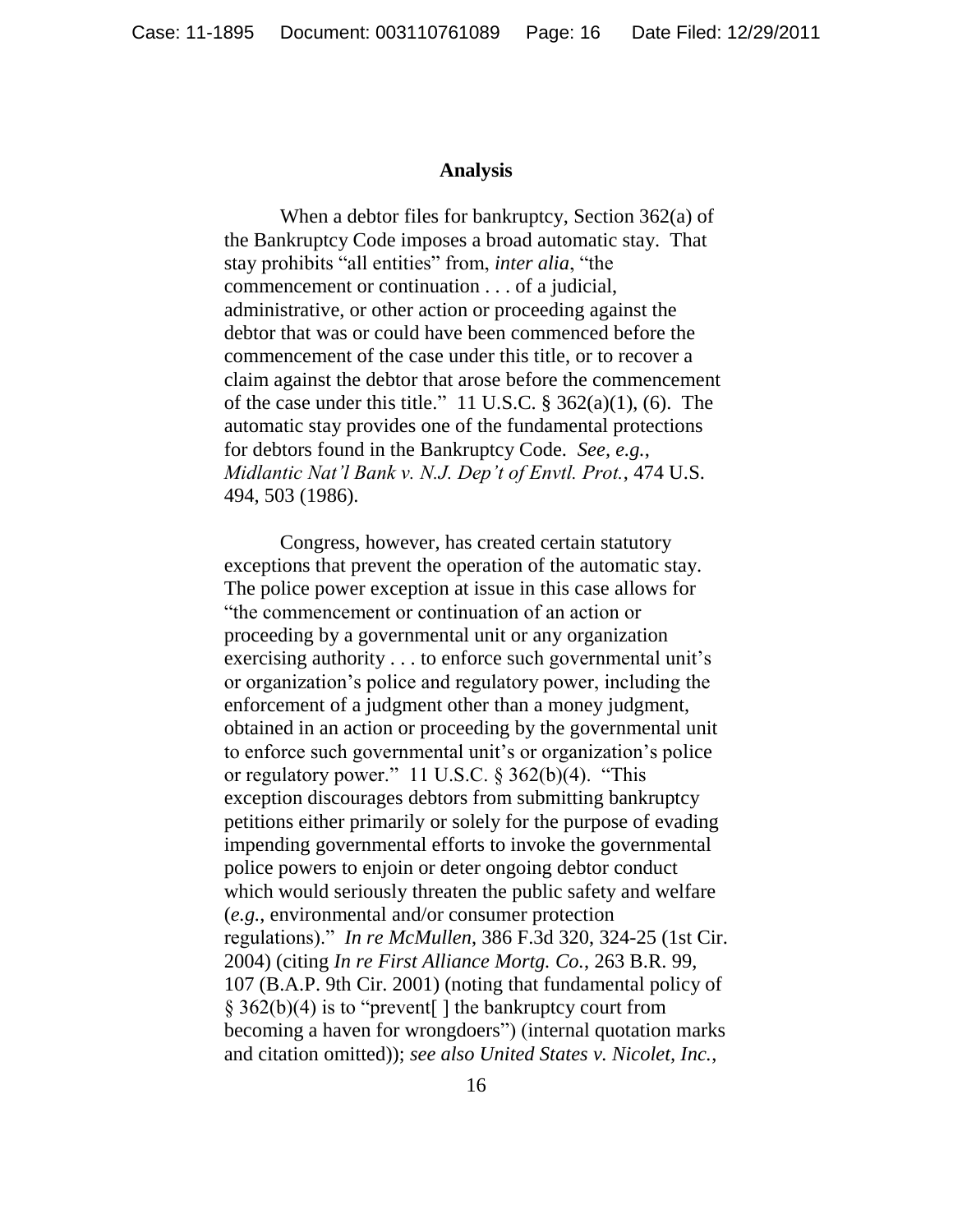857 F.2d 202, 207 (3d Cir. 1988) ("To combat the risk that the bankruptcy court would become a sanctuary for environmental wrongdoers, among others, Congress enacted the police and regulatory power exception to the automatic stay.").

The parties do not challenge the extraterritorial application of the automatic stay to the U.K. proceedings.<sup>9</sup> *See* David P. Stromes, Note, *The Extraterritorial Reach of the Bankruptcy Code's Automatic Stay: Theory vs. Practice*, 33 BROOK J. INT'L. L. 277, 281 (2007) ("Since 1987, United States courts have uniformly upheld the extraterritorial application of the automatic stay."). In the absence of an exception, the plain language of the automatic stay covers Appellants' participation in the U.K. proceedings because the U.K. proceedings are an attempt to "assess" a claim against the Debtors that arose pre-petition.<sup>10</sup>

The exception on which Appellants rely for their contention that the automatic stay does not preclude their participation in the U.K. proceedings is the police power exception as set forth in §  $362(b)(4)$ . Application of that exception requires us to determine in the first instance whether the U.K. proceeding is a "proceeding by a governmental unit" and, necessarily, which entity, if any, is the relevant "governmental unit."  $11$  U.S.C. § 362(b)(4).

# **A. Governmental Unit**

 $\overline{a}$ 

The police power exception to the automatic stay applies to "the commencement or continuation of an action or

<sup>9</sup> Appellants' Br. 23 n.14; Debtors' Br. 24 n.17.

 $10$  Appellants insist that they are not seeking to "recover" anything in the U.K. proceedings. As they state in their Reply Brief, "each of the Trustee and PPF has expressly represented to the Bankruptcy Court that it will make no effort to enforce that debt outside the Bankruptcy Court's claims allowance process." Reply Br. at 24.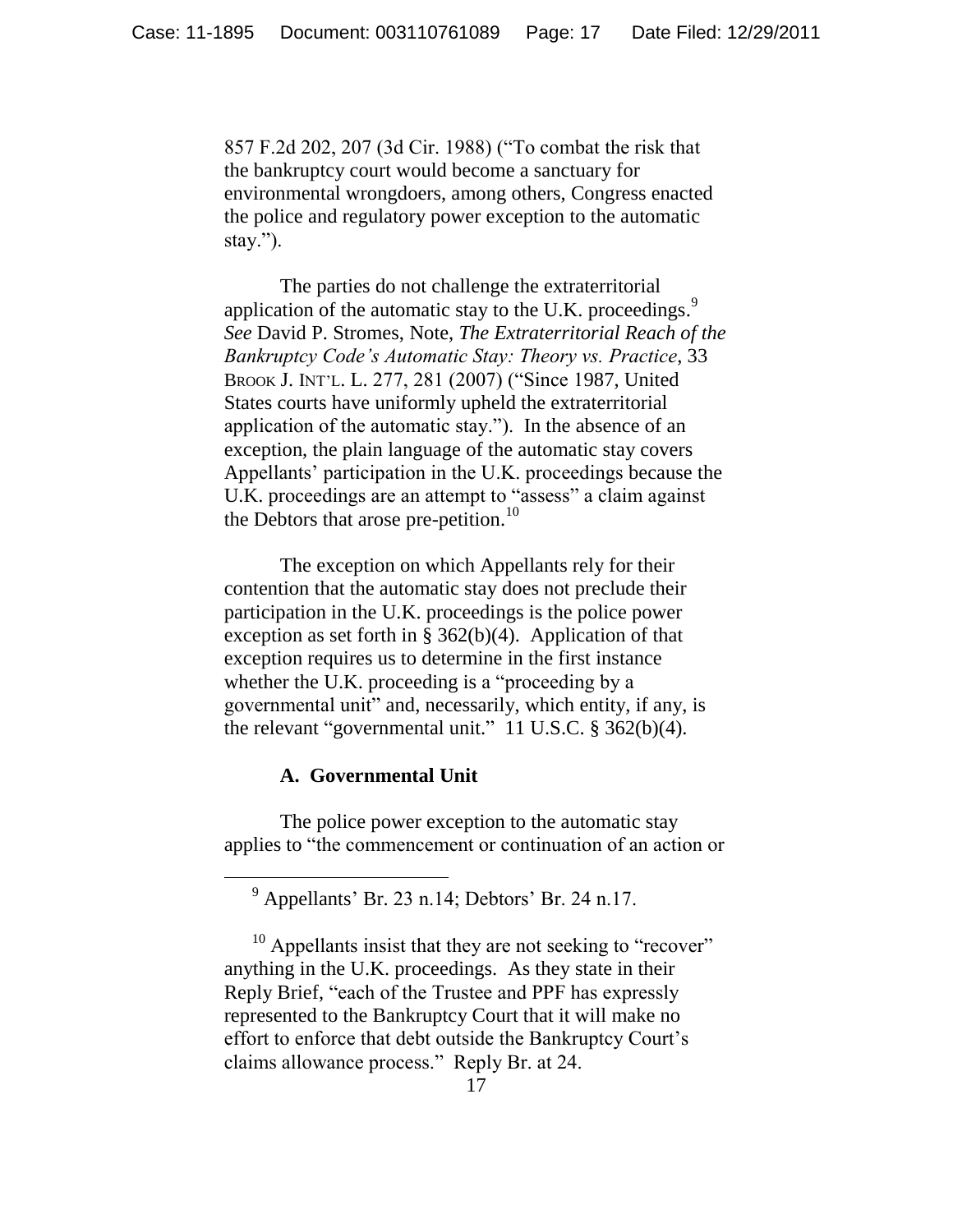proceeding" taken by a "governmental unit . . . to enforce such governmental unit's . . . police and regulatory power." 11 U.S.C. § 362(b)(4). We must first determine which entity is the relevant governmental unit in the U.K proceedings.

As we set forth at the outset, the two Appellants are the Trustee and PPF. The Bankruptcy Court held that neither Appellant is a governmental unit as defined under the Code. Under the Bankruptcy Code, "[t]he term 'governmental unit' means United States; State; Commonwealth; District; Territory; municipality; foreign state; department, agency, or instrumentality of the United States (but not a United States trustee while serving as a trustee in a case under this title), a State, a Commonwealth, a District, a Territory, a municipality, or a foreign state; or other foreign or domestic government." 11 U.S.C.  $\S$  101(27). The legislative history of  $\S 101(27)$  instructs that " $\lceil d \rceil$ epartment, agency, or instrumentality' does not include entities that owe their existence to state action such as the granting of a charter or a license but that have no other connection with a State or local government or the Federal Government. The relationship must be an active one in which the department, agency, or instrumentality is actually carrying out some governmental function.‖ *In re Wade*, 948 F.2d 1122, 1123 (9th Cir. 1991) (quoting H.R. Rep. No. 95-595 (1977)).

We see no basis to disagree with the Bankruptcy Court's conclusion that neither the Trustee nor PPF is a "governmental unit" within the scope of the police power exception. Under U.K. law, the Trustee is a private party responsible for administering the plan and ensuring that members receive their benefits; the PPF is a governmentcreated but privately funded entity that acts as a "safety net" by providing payments to members of defined benefit pension plans whose employers cannot fully fund their pension obligations. J.A. at  $72-73$ , 400. Even though PPF "owe[s] its existence" to the U.K. Pensions Act, the relationship is not "active" during the assessment period because PPF is standing in the shoes of a private party. Accordingly, neither the Trustee nor PPF is a governmental unit during the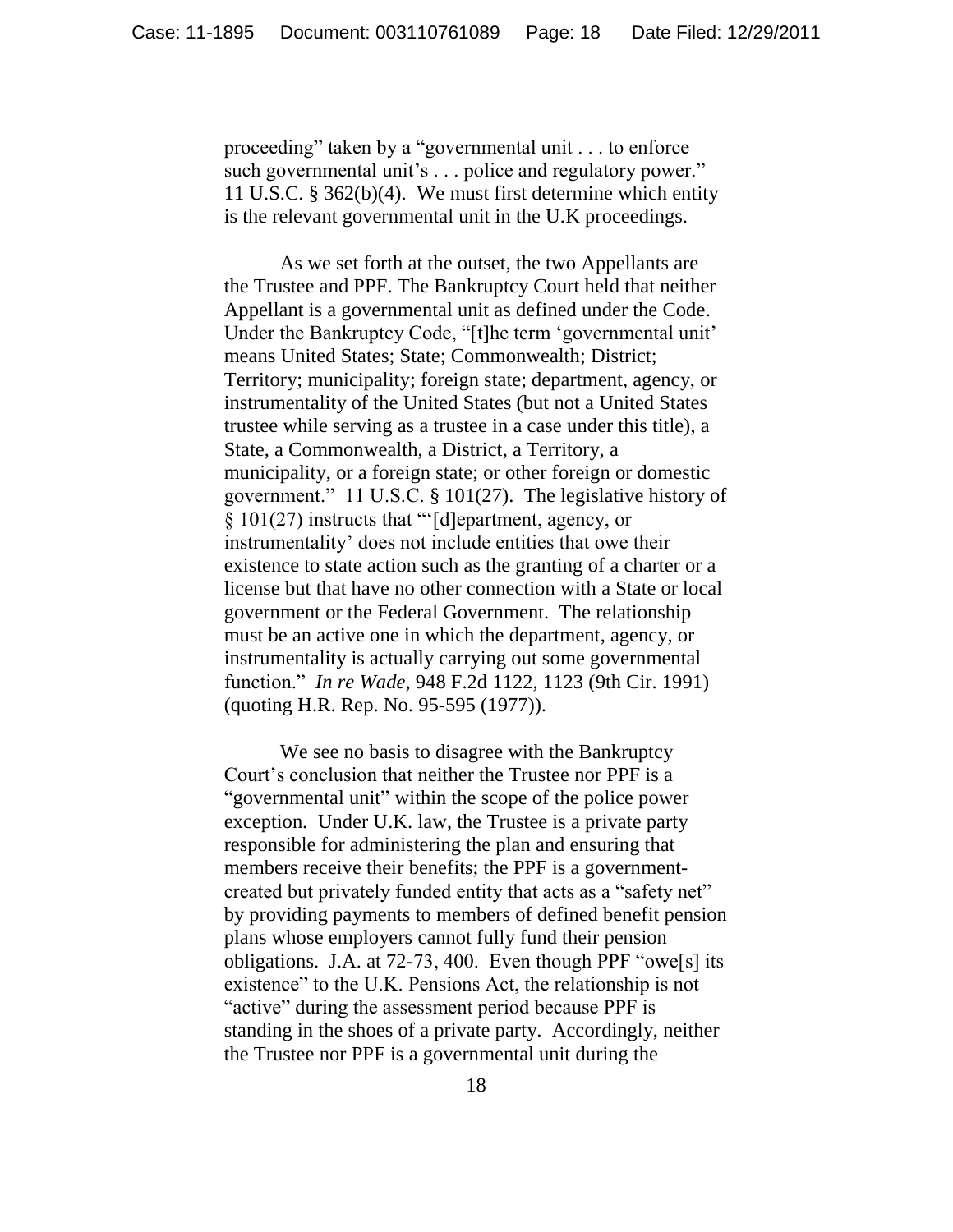assessment period for the purposes of the police power exception.

The Bankruptcy Court proceeded to analyze the applicability of the police power exception using TPR as the relevant governmental unit. In the only case cited by the parties that addressed whether the U.K. regulatory procedure initiated by TPR violates the automatic stay, a bankruptcy court in Delaware also concluded that TPR was the relevant governmental unit. *See In re Sea Containers Ltd.*, No. 06- 11156, 2008 WL 4296562, at \*9 (Bankr. D. Del. Sept. 19, 2008) (approving a Settlement Agreement).

It is TPR that has been fulfilling its statutory objectives ―to protect the benefits of members of occupational pension schemes" and "to reduce the risk of situations arising whereby compensation would become payable by the PPF" by initiating the U.K. proceedings, which only TPR had the authority to do. *See* Reasons of the Determinations Panel, *supra* p.13 at ¶ 3. Therefore, it appears that TPR is a governmental unit for the purposes of determining the applicability of the police power exception to the U.K. proceedings. However, TPR is not a party to the pending bankruptcy proceedings. Unlike the Trustee and PPF, it did not file a claim and therefore cannot assert the police power  $exception.<sup>11</sup>$ 

 $\overline{a}$ 

 $11$  We assume but do not decide that private parties can rely on the police power exception to participate in proceedings to enforce a governmental unit's police and regulatory power when the relevant governmental unit is not a party to the bankruptcy proceedings. *Cf. In re Aerobox Composite Structures, LLC*, No. 11-07-10138, 2008 WL 1733601 (Bankr. D.N.M. Apr. 10, 2008) (holding that an individual who had received notice of the filing of debtor's bankruptcy proceeding was permitted to participate in postpetition proceedings before the human rights commission of the State of New Mexico Department of Labor through the operation of the police power exception).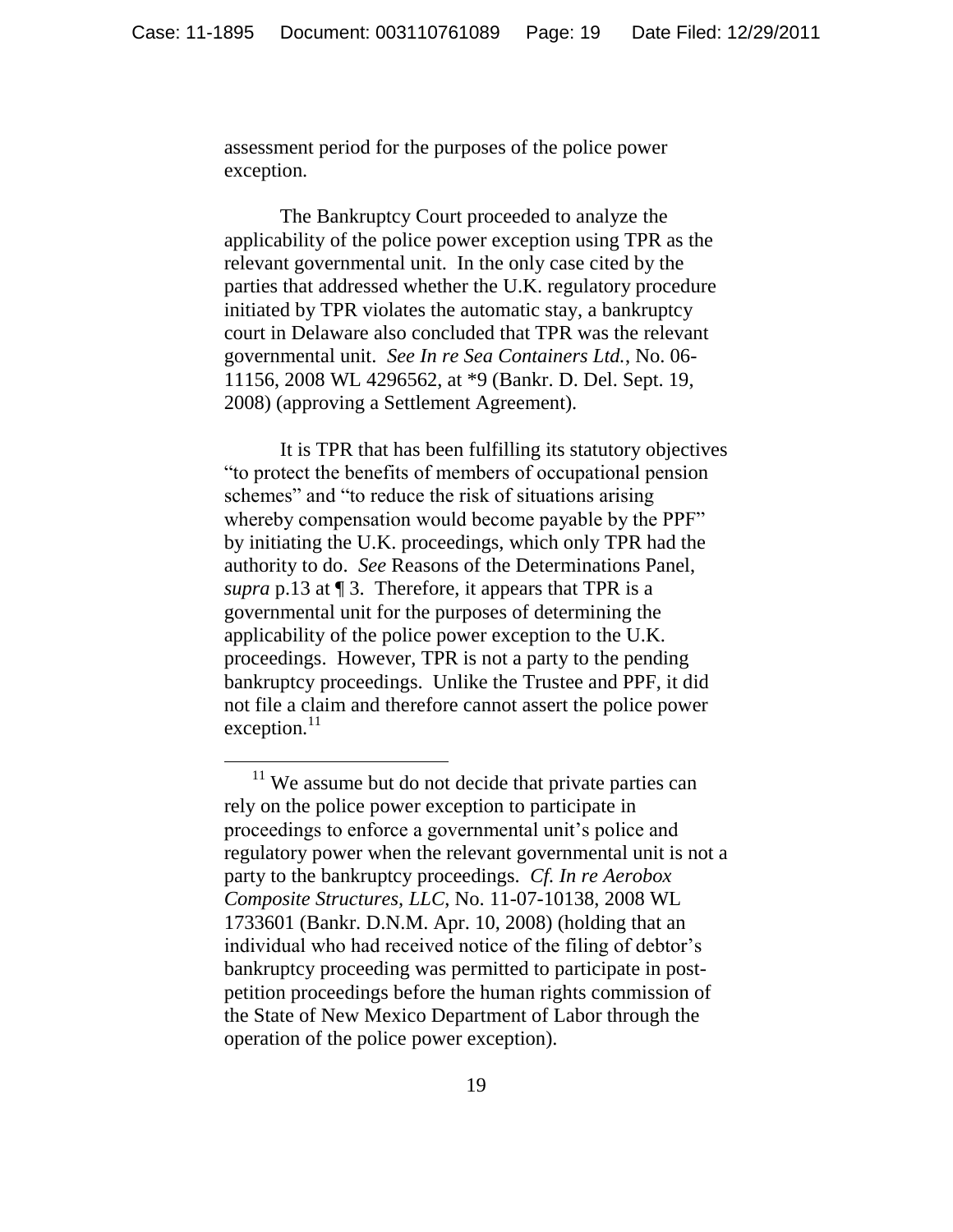## **B. Pecuniary Purpose and Public Policy Tests**

There is yet another obstacle to the Appellants' argument that the proceedings at issue fall within the police power exception to the automatic stay. To make this determination, courts have applied two "related, and somewhat overlapping" tests: the pecuniary purpose test and the public policy test.<sup>12</sup> *Lockyer v. Mirant Corp.*, 398 F.3d 1098, 1108 (9th Cir. 2005). The pecuniary purpose test asks whether the government primarily seeks to protect a pecuniary governmental interest in the debtor's property, as opposed to protecting the public safety and health. The public policy test asks whether the government is effectuating public policy rather than adjudicating private rights. If the purpose of the law is to promote public safety and welfare or to effectuate public policy, then the exception to the automatic stay applies. If, on the other hand, the purpose of the law is to protect the government's pecuniary interest in the debtor's property or primarily to adjudicate private rights, then the exception is inapplicable. *See, e.g.*, *Chao*, 270 F.3d at 385. The complementary tests "are designed to sort out cases in which the government is bringing suit in furtherance of *either* its own or certain private parties' interest in obtaining a pecuniary advantage over other creditors." *Id.* at 389.

 $12$  It is unclear whether the government action must meet both tests to fall within the police power exception. *Compare* Lockyer, 398 F.3d at 1108 ("A suit comes within the exception of  $\S 362(b)(4)$  if it satisfies either test."); Collier on Bankruptcy ¶ 362.05[5][a] (Alan N. Resnick & Henry J. Sommer eds., 16th ed. 2011) (if action satisfies "either" test ―then the exception applies‖), *with Chao v. Hosp. Servs., Inc.*, 270 F.3d 374, 389, 394 (6th Cir. 2001) (finding a suit filed by the Secretary of Labor passed the pecuniary interest test but failed the public policy test, and therefore did not fall within the police power exception). In light of our holding hereafter, we need not decide this issue.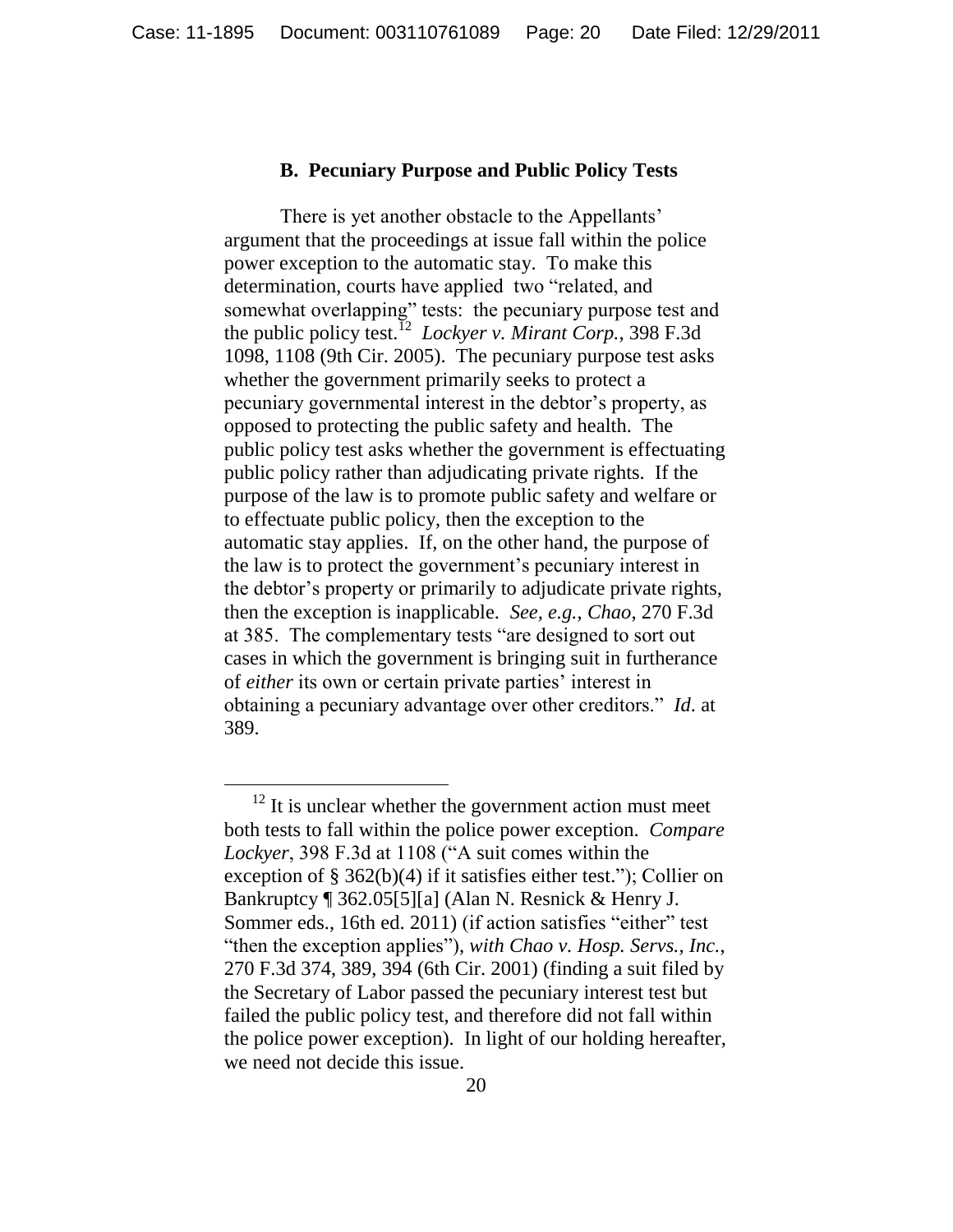The issue is not new to this court. We have held that regulatory proceedings related to environmental hazards, health and safety violations, and employment discrimination all fall within the police power exception to the automatic stay. *See, e.g.*, *In re Mystic Tank Lines Corp.*, 544 F.3d 524 (3d Cir. 2008) (recognizing that state action to recover the costs of cleanup of contaminated site fall within police power exception); *Brock v. Morysville Body Works, Inc.*, 829 F.2d 383 (3d Cir. 1987) (petition by Secretary of Labor to enforce Occupational Safety and Health Administration citation for violations of safety and health standards); *E.E.O.C. v. Hall's Motor Transit Co.*, 789 F.2d 1011, 1014 (3d Cir. 1986) (employment discrimination action brought by Equal Employment Opportunity Commission). Additionally, this court has concluded that under circumstances involving a question of federal-state preemption arising in a case involving environmental hazards, "the exception to the automatic stay provision contained in subsections 362(b)(4)- (5) should itself be construed broadly, and no unnatural efforts be made to limit its scope." *Penn Terra Ltd. v. Dep't of Envtl. Res.*, 733 F.2d 267, 273 (3d Cir. 1984).

The U.K. proceedings in this case do not relate to public health or safety, and the issue of federal state preemption is not present here. Therefore, the reasons for our earlier statement in *Penn Terra* that the police power exception to the automatic stay should be construed broadly are not applicable here.<sup>13</sup>

Rep. Don Edwards, Chairman of the Subcommittee on Civil and Constitutional Rights of the House Judiciary Committee, and Senator Dennis DeConcini, Chairman of the Subcommittee on Improvements in the Judicial Machinery of the Senate Judiciary Committee [who] remarked during the debates on the

 $13$  In fact, the legislative history expressly supports a narrow construction of the police power exception. In *Penn Terra* we quoted the statements of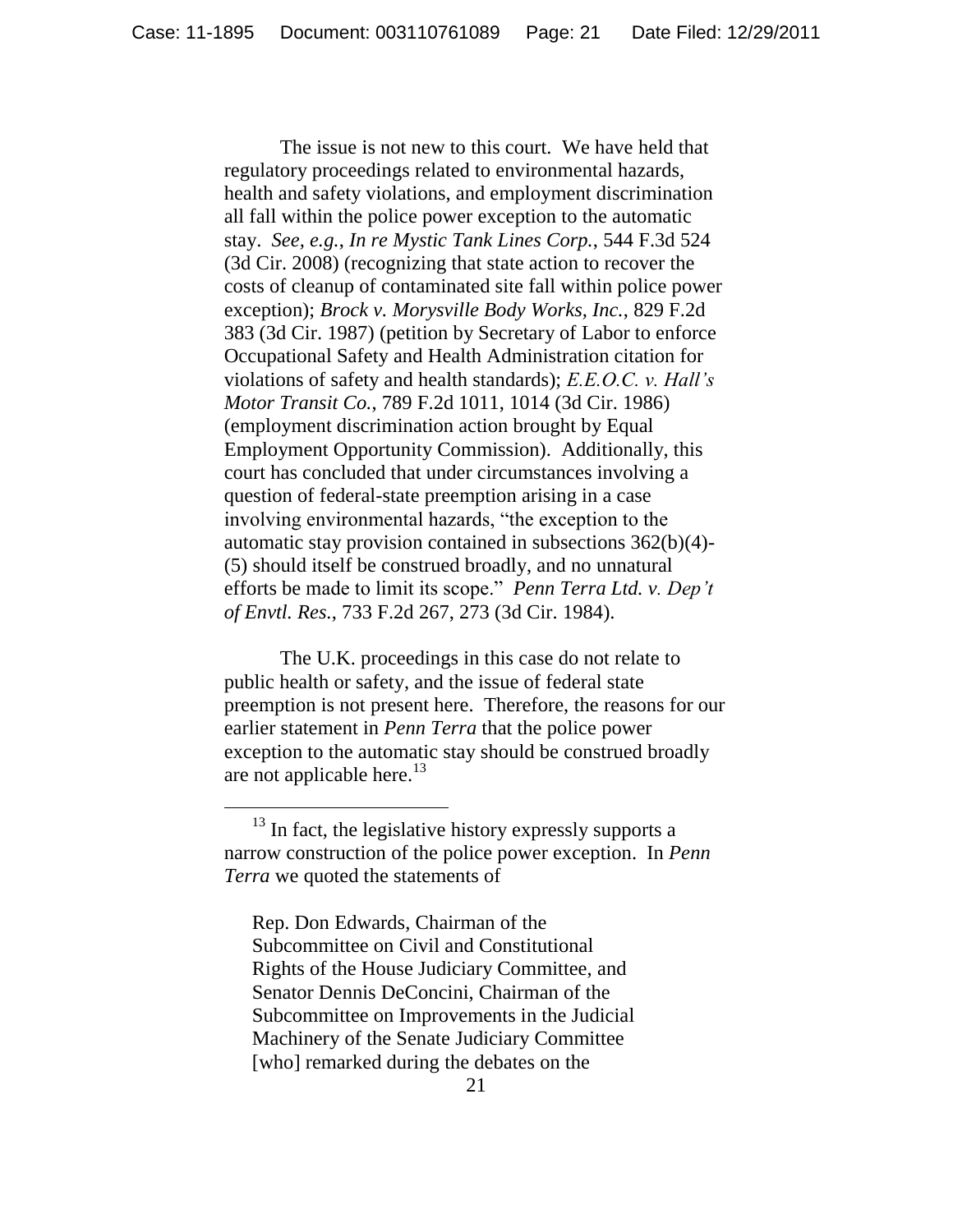Instead of making a broad generally applicable pronouncement as to how the police power exception should be interpreted, we must look to the purpose of the proceeding at issue. In *Penn Terra*, the environmental purpose behind the proceedings at issue fell "squarely within Pennsylvania's police and regulatory powers." *Id.* at 274 ("No more obvious exercise of the State's power to protect the health, safety, and welfare of the public can be imagined."). Moreover, in that case we were focused on the unique concerns involving federal-state preemption.<sup>14</sup> We supported our decision by

Bankruptcy Reform Act that "This section  $\lceil \xi \rceil$ 362(b)(4)] is intended to be given a narrow construction in order to permit governmental units to pursue actions to protect the public health and safety and not to apply to actions by a governmental unit to protect a pecuniary interest in the property of the debtor or property of the estate."

*Penn Terra*, 733 F.2d at 274 n.6 (quoting 1978 U.S. Code Cong. & Ad. News at 6444-45 (remarks of Rep. Edwards); 1978 U.S. Code Cong. & Ad. News at 6513 (remarks of Sen. DeConcini)).

<sup>14</sup> Appellants argue that the concerns relating to federalstate preemption present in *Penn Terra* "apply with equal, if not greater, force where a foreign sovereign's interests are implicated." Appellants' Br. at 22. Principles of comity do not require us to construe the police power exception as applying more broadly for foreign proceedings than for domestic proceedings. The Bankruptcy Court did not abuse its discretion in its consideration of comity while determining that the U.K. proceedings fail both the pecuniary purpose test and public policy test. On the other hand, we do not adopt the Magistrate Judge's assertion that "the police powers" exception should be interpreted narrowly with regard to foreign entities." J.A. at 19. The plain language of the Bankruptcy Code defining "governmental unit" as including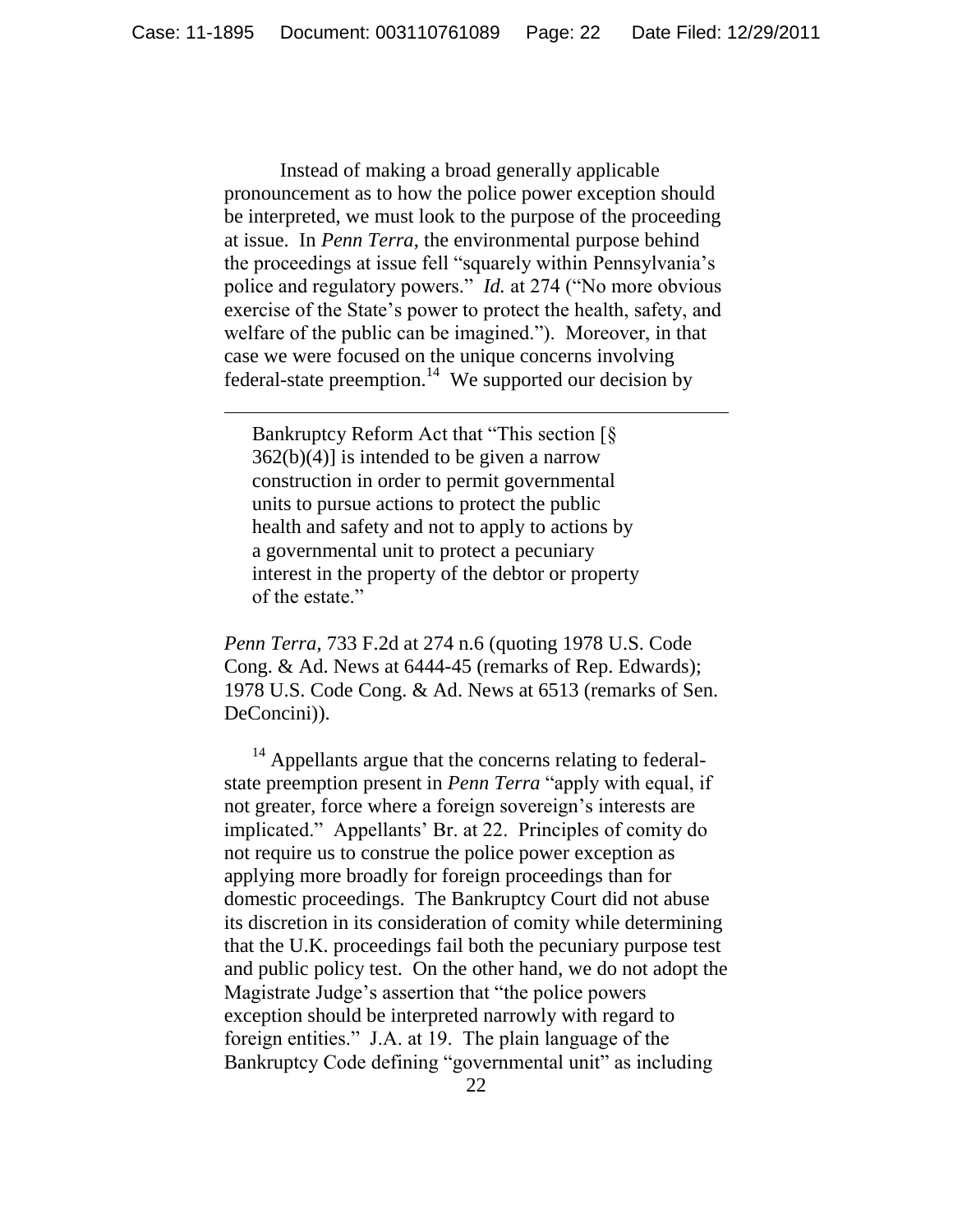noting the bankruptcy court's ability to enjoin State proceedings under § 105 should it be necessary to effectuate federal bankruptcy policy. A bankruptcy court cannot easily enjoin foreign proceedings under § 105. Therefore, the reasoning from *Penn Terra* cautions against a broad reading of the exception under the circumstances of this case.

Like the environmental purpose in *Penn Terra*, the purposes behind the proceedings in *Morysville Body Works*  and *Hall's Motor Transit Co.* also fit squarely within the goals intended to be covered by the police power exception. According to the legislative history,  $\S 362(b)(4)$  "excepts commencement or continuation of actions and proceedings by governmental units to enforce police or regulatory powers. Thus, where a governmental unit is suing a debtor to prevent or stop violation of fraud, environmental protection, consumer protection, safety, or similar police or regulatory laws, or attempting to fix damages for violation of such a law, the action or proceeding is not stayed under the automatic stay.‖ S. Rep. No. 95-989 at 49 (1978), reprinted in 1978 U.S.C.C.A.N. 5787, 5838.

By contrast, the U.K. proceedings in this case do not fit within this expressed purpose because they are not predicated upon any allegation of wrongdoing on the part of Nortel.<sup>15</sup> Although a close question, we therefore agree with

 $\overline{a}$ 

"a foreign state, or other foreign or domestic government," 11 U.S.C. § 101(27), provides no justification for drawing any distinction between a foreign and domestic state in the application of the police power exception. We note that the U.K. proceedings have continued without the participation of the parties in this case, and Appellants remain free to file a motion for relief from the stay for cause.

 $15$  Allegations of wrongdoing are not a prerequisite to a determination that a particular action or proceeding effectuates public policy. Indeed, the absence of wrongdoing is not dispositive here.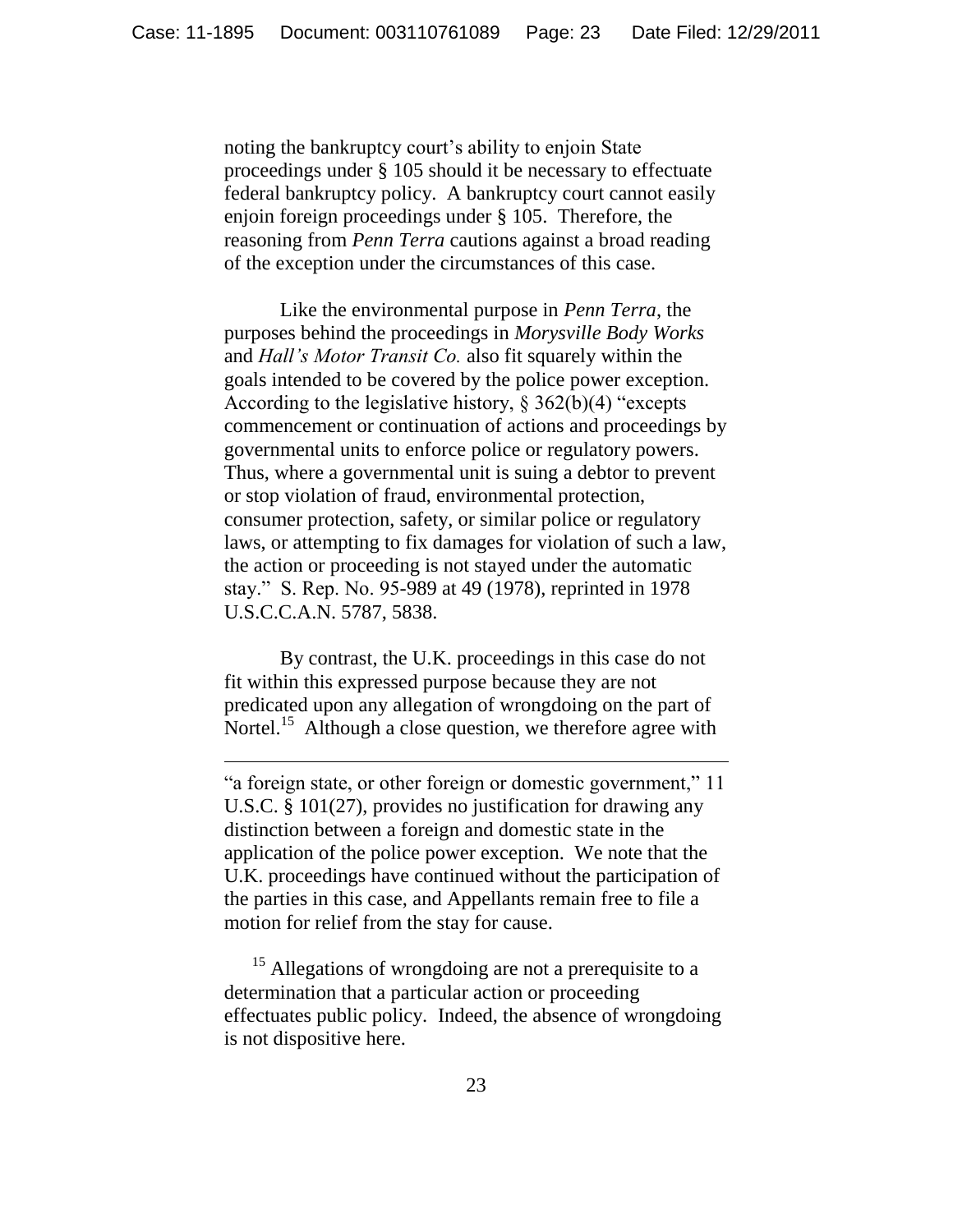the Bankruptcy Court's conclusion that the U.K. proceedings fail both the pecuniary purpose test and the public policy test. Through these proceedings, TPR is primarily seeking to determine the liability for a financial shortfall in a private pension plan. This purpose does not protect the public safety and health as those terms have been applied in the context of the police power exception.<sup>16</sup> Appellants argue that the U.K. proceedings advance a public policy because they "encourage

 $\overline{a}$ 

<sup>&</sup>lt;sup>16</sup>Appellants argue that the U.K. Proceedings are similar to actions taken by the Pension Benefit Guaranty Corporation (PBGC) that have been held to fall within the police power exception. *See, e.g.*, *Pension Benefit Guar. Corp. v. LTV Corp. (In re Chateaugay Corp.)*, 87 B.R. 779, 806 (S.D.N.Y. 1988) (section 362(b)(4) exception applies to imposition of funding liability following restoration of plan by PBGC), *aff'd*, 875 F.2d 1008 (2d Cir. 1989), *rev'd on other grounds*, 496 U.S. 633 (1990). Appellants emphasize the similarities between the entities established by the U.K. Pensions Act 2004 and the PBGC. Without deciding whether certain actions of the PBGC fall within the police power exception, we note that there are also significant differences between these systems. The U.K. Pension Act 2004 has divided the roles that the PBGC takes on in the U.S. system between multiple entities such that the TPR, DP, and PPF each have distinct roles in the U.K. system, with distinct goals. In the U.K. proceedings here, TPR's primary goal is to determine whom to hold liable for the deficiency in NNUK's pension scheme. Even assuming that the broader goal of protecting pension plans in the U.K. protects the public welfare within the meaning of the exception, the specific goal of the U.K. proceedings here is too far removed from that purpose for them to fall within the police power exception. Notably, even the PBGC is subject to the force of the automatic stay under some circumstances. *See, e.g.*, *Pension Benefit Guar. Corp. v. Belfance (In re CSC Indus., Inc.)*, 232 F.3d 505 (6th Cir. 2000) (holding that the PBGC's claim for missed minimum funding contributions was not entitled to a tax priority in the bankruptcy context because a lien could not be imposed due to operation of automatic stay).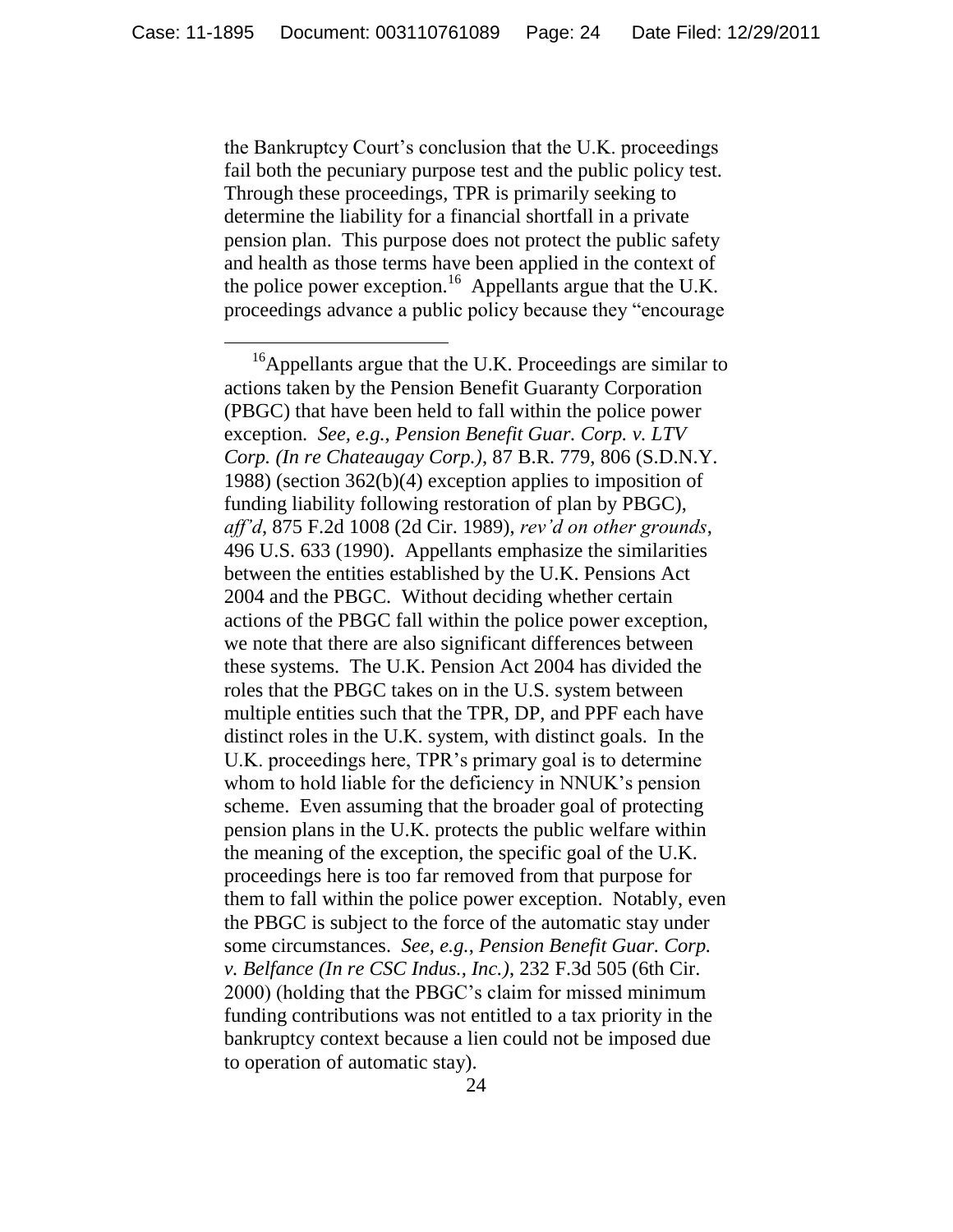the proper funding and administration of pension schemes and also serve to deter the 'moral hazard' created when employers and their affiliates evade pension obligations and pass off the burden of pension liabilities to the PPF." Appellants' Br. at 32. The passage of the U.K. Pensions Act 2004 and the system established by the Act clearly reflect public policy decisions. It does not follow, however, that the purpose of the particular U.K. proceedings at issue here is to protect the public. Rather, these particular proceedings are focused on the pecuniary interests of the PPF and the members of NNUK's pension scheme.

This conclusion is reinforced by the fact that TPR is primarily adjudicating private rights through these proceedings. Indeed, the U.K. Pensions Act 2004 expressly states that the "main objectives of [TPR] in exercising its [regulatory] functions" include "to protect the benefits under occupational pension schemes of, or in respect of, members of such schemes" and "to reduce the risk of situations arising which may lead to compensation being payable from the Pension Protection Fund . . . ." U.K. Pensions Act, 2004, c. 35, §5(1). The English High Court of Justice Chancery Division has also recognized that "[i]n essence, [TPR's] function is to protect members of occupational and personal pension schemes, and to reduce the risk of claims being made on the PPF.‖ *Indep. Tr. Servs. Ltd. v. Hope & Others*, [2009] EWHC (Ch) 2810, [10], 2009 WL 3643864 (U.K. Ch. Nov. 10, 2009).

Because the Appellants have not shown that they fall within the police power exception to the automatic stay, we affirm the decision of the District Court that affirmed the decision of the Bankruptcy Court enforcing the automatic stay.

## **IV.**

# **Additional Comments**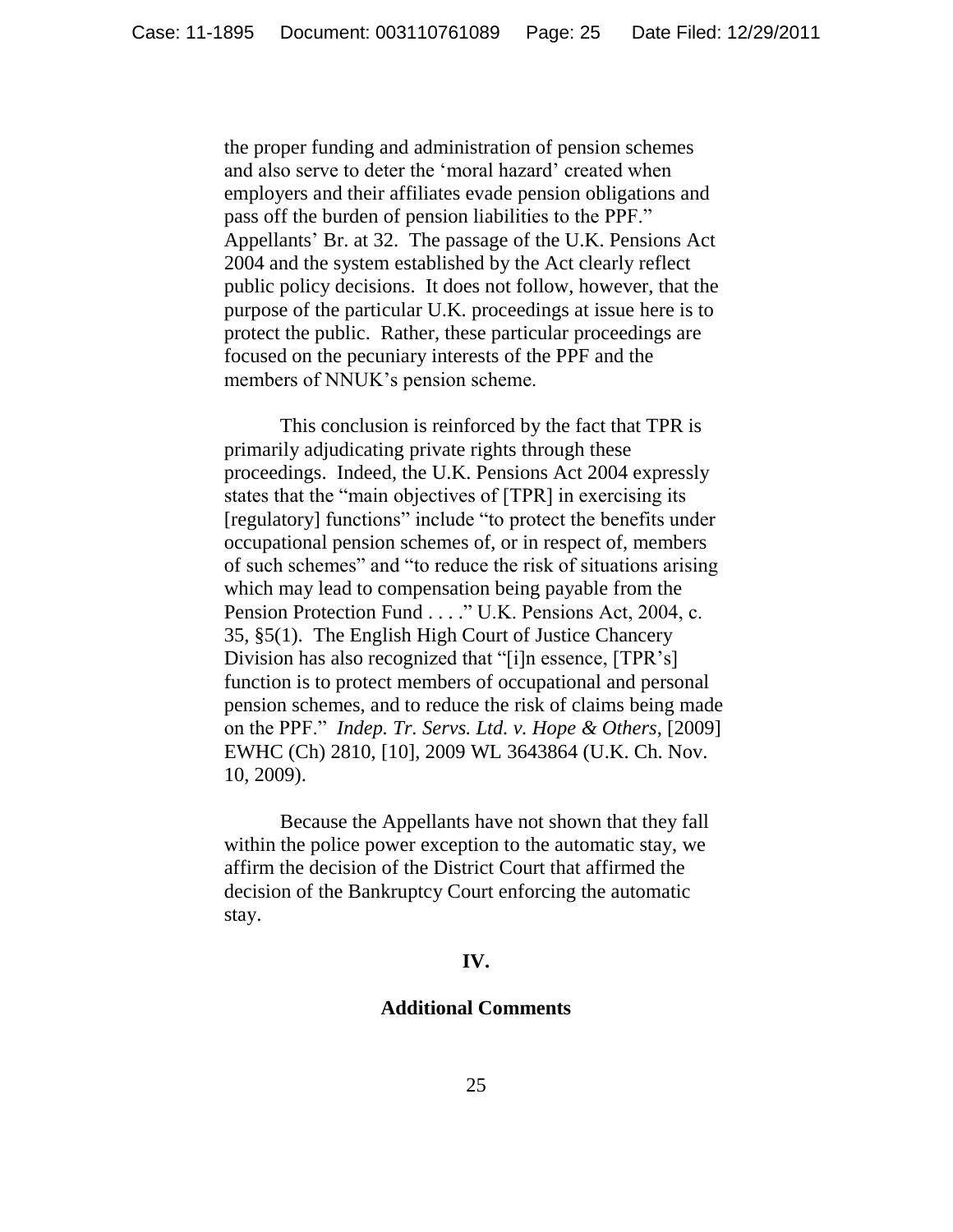Although our judgment affirming the decision of the District Court and approving that of the Bankruptcy Court is dispositive of the appeal before us, we nonetheless consider the additional arguments made by the parties in the hope it will resolve some of the remaining matters. The Appellants argue that "the lower courts erroneously concluded that the regulatory power exception does not apply to the U.K. regulatory procedure," Appellants' Reply Br. at 6, and they rely on what they characterize as "principles of international comity" in support of their argument. As we discussed above, neither the Trustee nor PPF is a "governmental unit" within the scope of the police power exception. The issue of the application of the automatic stay with respect to proceedings pending in foreign tribunals has been the subject of some academic discussion, *see, e.g.* Stromes, *supra* page 19, at 380-83, and we see no need to add to that body of writing.

Appellants challenge the paragraph of the Bankruptcy Court's order stating that the automatic stay imposed by § 362 is enforced as to the U.K. Pension Trustee and the PPF "and is fully applicable to the U.K. Pension Proceedings" and "with respect to the Debtors such Proceedings are deemed void and of no force or effect; to the extent that either of the U.K. Pension Trustee or the PPF participate in the U.K. Pension Proceedings as to any Debtors such participation will be in violation of the automatic stay and subject the participating persons or entities to sanctions under Section 362." J. A. at 30. These statements are no more than required by the language and scope of the automatic stay. Once the Appellants subjected themselves to the jurisdiction of the Bankruptcy Courts by filing their claims, they became subject to the provisions of the automatic stay.

Of course, there is nothing now before the Bankruptcy Court that requires it to determine what effect, if any, it should accord to the estimate adopted by TPR quantifying the claim emanating from the U.K. regulatory procedure to \$3.1 billion. We are not even at the stage at which the Bankruptcy Court must decide the admissibility of the findings emanating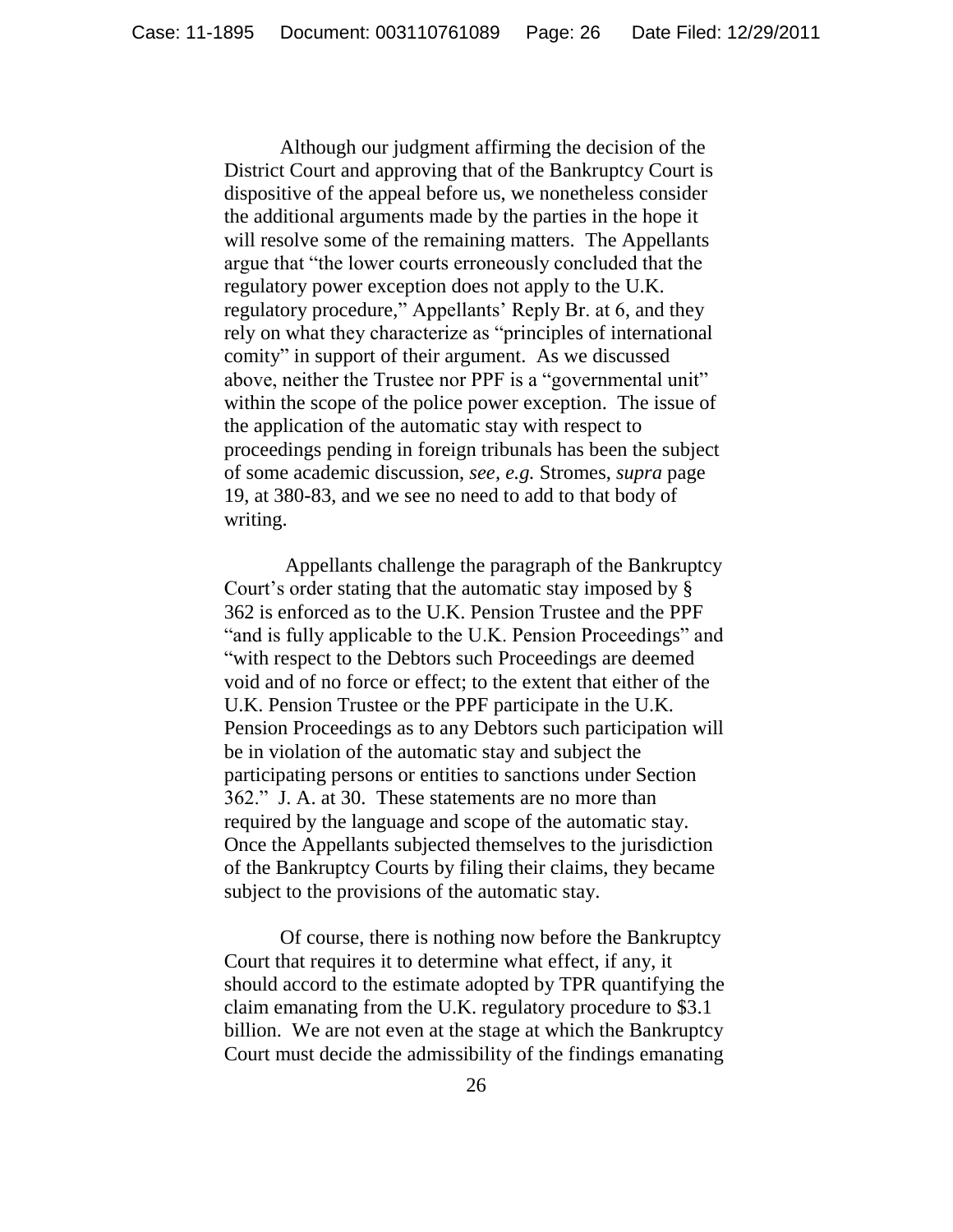from the U.K. proceedings. One factor to be considered by the Bankruptcy Court if and when there is an attempt to introduce those findings into evidence at a hearing is that none of the parties before the Bankruptcy Court participated in the U.K. proceedings with respect to the U.S. parties.<sup>17</sup>

In summary, the situation before the various courts and tribunals is that there are insufficient funds to satisfy the claims of all the creditors. We have seen no estimate as to the total of the claims filed in the United States and Canadian bankruptcies. The issues of the competing claims will be determined in the allocation stage.

We are concerned that the attorneys representing the respective sparring parties may be focusing on some of the technical differences governing bankruptcy in the various jurisdictions without considering that there are real live individuals who will ultimately be affected by the decisions being made in the courtrooms. It appears that the largest claimants are pension funds in the U.K. and the United States, representing pensioners who are undoubtedly dependent, or who will become dependent, on their pensions.<sup>18</sup> They are the Pawns in the moves being made by the Knights and the Rooks.

Mediation, or continuation of whatever mediation is ongoing, by the parties in good faith is needed to resolve the differences. No party will benefit if the parties continue to clash over every statement and over every step in the process.

 $17$  We note that the parties agree that the English Appeal Court's decision issued on October 14, 2011 has no effect on the issues before this court. *See Re Nortel GMBH* [2011] EWCA Civ 1124 ("COA") (holding an FSD or CN issued by TPR to a company in administration ranks as an expense of the administration under English pensions law); *see also* Debtors' Resp. at 2; Creditors' Resp. at 1; Appellants' Resp. at 3.

<sup>18</sup> *See supra* note 7.